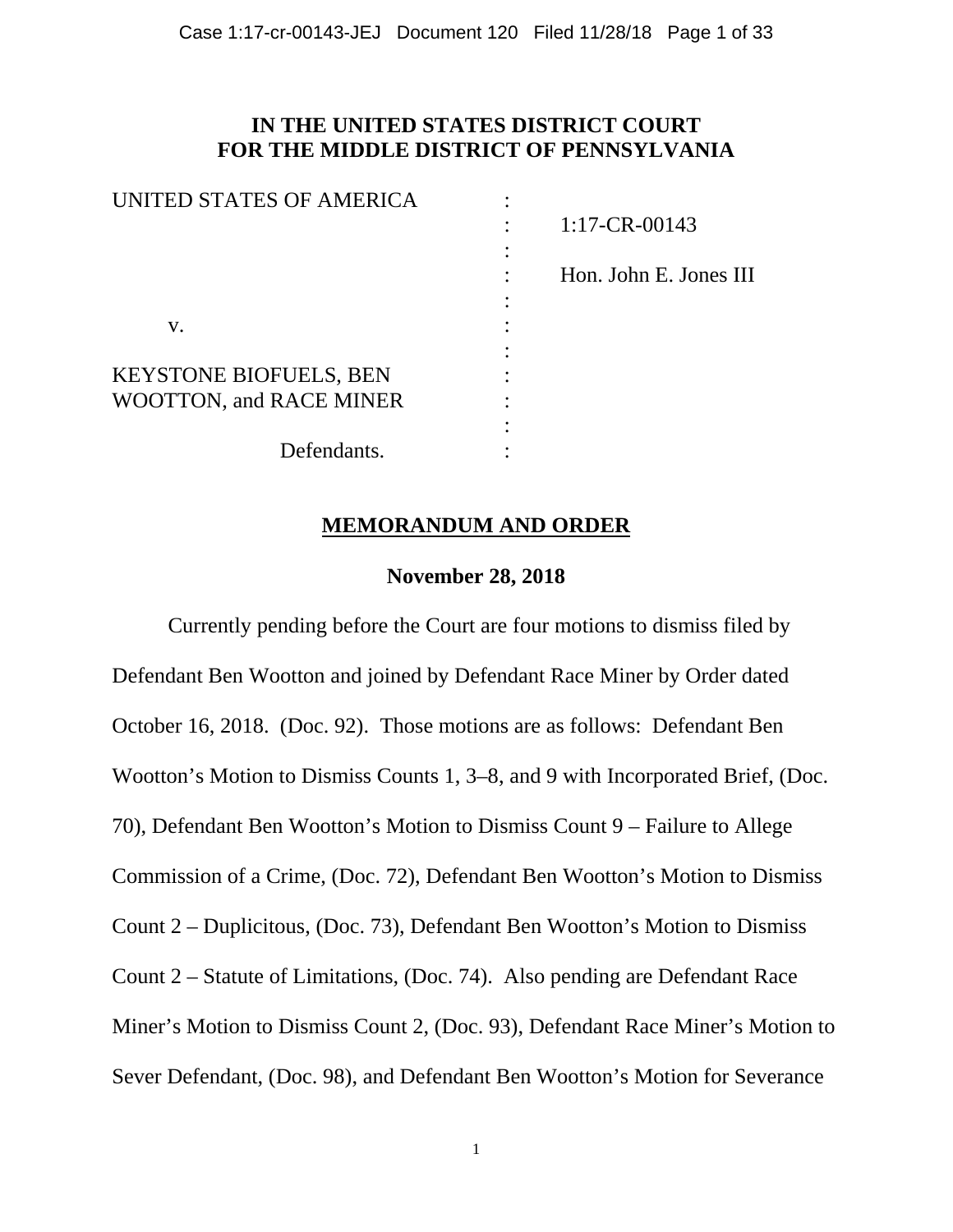of Charges, (Doc. 71). All of these motions have been fully briefed and are ripe for disposition. For the reasons that follow, all of these aforementioned motions shall be denied.

### **I. STATEMENT OF FACTS**

On May 3, 2017, the Government charged Ben Wootton, Race Miner, and Keystone Biofuels in a seven count Indictment, alleging that Wootton, Miner, and Keystone conspired to commit a criminal offense. (Doc. 1). On January 24, 2018, the Government filed a nine-count Superseding Indictment, the operative indictment in this case. (Doc. 41). In Count 1, the Government charged that, between August 13, 2009 and September 24, 2013, Wootton, Miner, and Keystone conspired to falsify or conceal a material fact or make materially false or fraudulent statements to the Environmental Protection Agency ("EPA"). According to the Government, Wootton, Miner, and Keystone unlawfully generated over sixteen million biodiesel Renewable Identification Numbers ("RINs") through the EPA's online Moderated Transaction System, knowing that the biodiesel for which these RINs were being generated did not meet the standards established by the American Society of Testing and Materials provision D6751 ("ASTM D6751") as required by EPA regulations. These RINs were then traded or sold pursuant to the Energy Independence and Security Act of 2007, generating in excess of \$10 million for Wootton, Miner, and Keystone. As overt acts in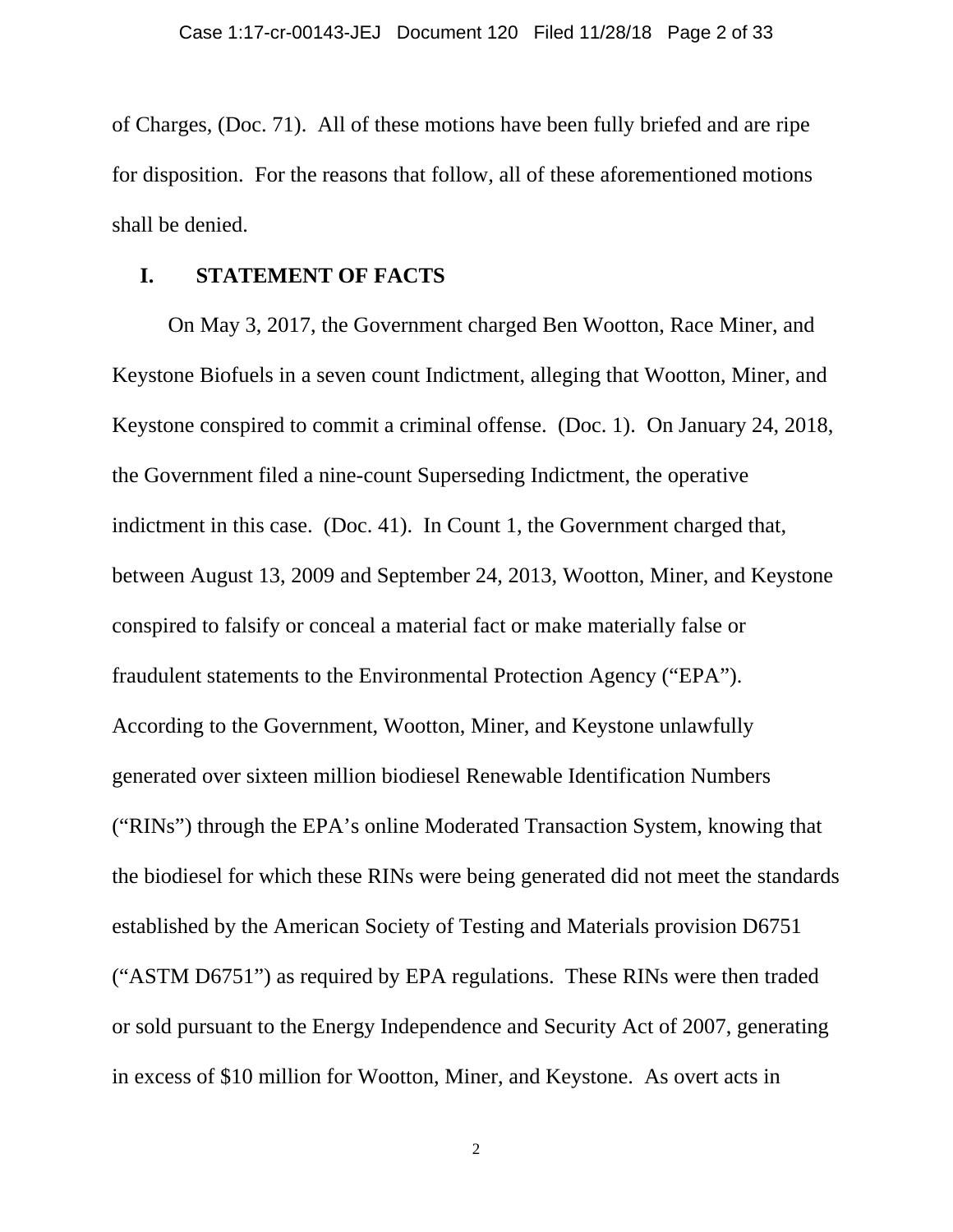furtherance of this conspiracy, the Government cited emails between unindicted co-conspirators, Wootton, and Miner which indicated that samples of Keystone's biodiesel had failed testing for conformity with ASTM D6751, as well as certificates signed by Wootton which certified that the biodiesel for which Keystone had generated the RINs conformed to ATSM D6751. Relatedly, in Counts 3 through 8 of the Superseding Indictment, the Government alleged that the codefendants' false statements to the EPA directly violated 18 U.S.C. § 1001, the predicate crime underlying the conspiracy charge.

In Count 2, the Government charged that Wootton and Miner conspired to defraud the Internal Revenue Service ("IRS"). As relevant background, the IRS provides a refundable Biodiesel Mixture Credit ("BMC") to individuals or businesses that  $mix<sup>1</sup>$  standard diesel fuel with biodiesel for use or resale. The refundable credit is equal to one dollar for each gallon mixed and is obtained by filing IRS Form 8849, along with that form's accompanying schedule wherein the applicant notes the amount of biodiesel mixed and provides a signed certificate confirming under penalty of perjury that the reported biodiesel conforms to ASTM D6751. According to the Government, between January 7, 2009 and February 16, 2012, Wootton and Miner claimed the BMC for biodiesel that had been mixed but did not conform to ASTM D6751 ("off-spec fuel"), for fuel that was never

 $\overline{a}$ 

<sup>1</sup> In the biodiesel industry, this process is sometimes referred to as "mixing," "blending," or "splashing." These terms are used interchangeably throughout the parties' briefing.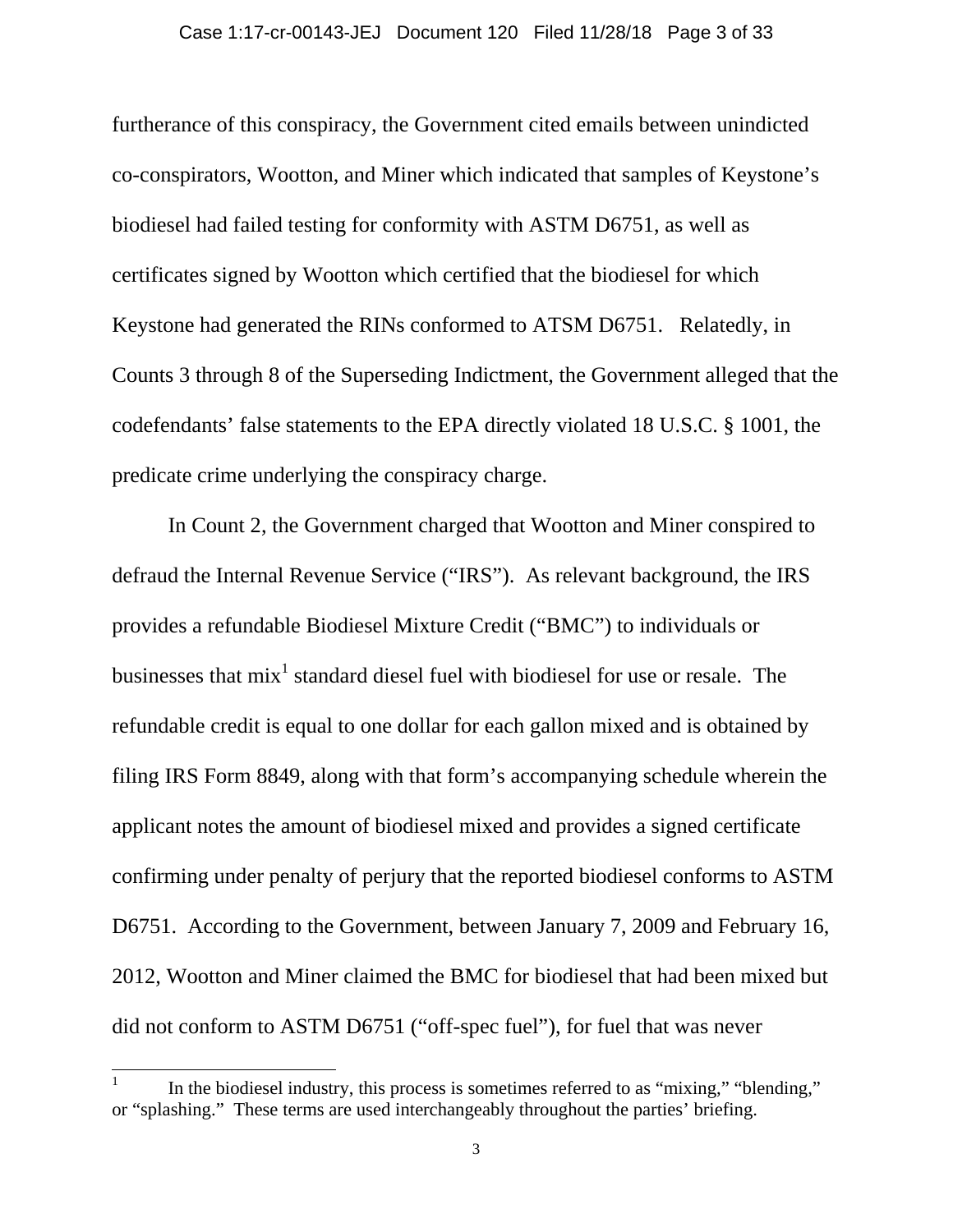produced ("phantom fuel"), and for fuel that had never been mixed ("unmixed fuel"). The Government also contended that Wootton and Miner covered up their fraud by manufacturing false test reports through Miner's Colorado-based fuel testing lab, RAAM Analytical, Inc., and that Wootton and Miner falsified Keystone's books and records by entering sham purchases and sales of feedstock (a component of blended biofuel) and false bills of lading for transactions that never occurred. The Government also contended that the codefendants then provided those fictitious documents to the IRS during its investigation of Keystone. In addition to these falsified documents, the Government pointed to communications between Wootton and "Company D" wherein Wootton warned Company D that the IRS may contact the company and that Company D should let Wootton know if it does. According to the Superseding Indictment, Wootton later told Company D's representative specific figures to report to the IRS so as to avoid further investigation by the IRS. Relatedly, in Count 9, the Government averred that Wootton and Miner aided and assisted in the preparation of false tax claims in violation of 26 U.S.C. § 7206(2).

### **II. DEFENDANTS' MOTIONS TO DISMISS**

A federal indictment need include only "a plain, concise, and definite written statement of the essential facts constituting the offense charged" and "the official or customary citation of the statute, rule, regulation, or other provision of law that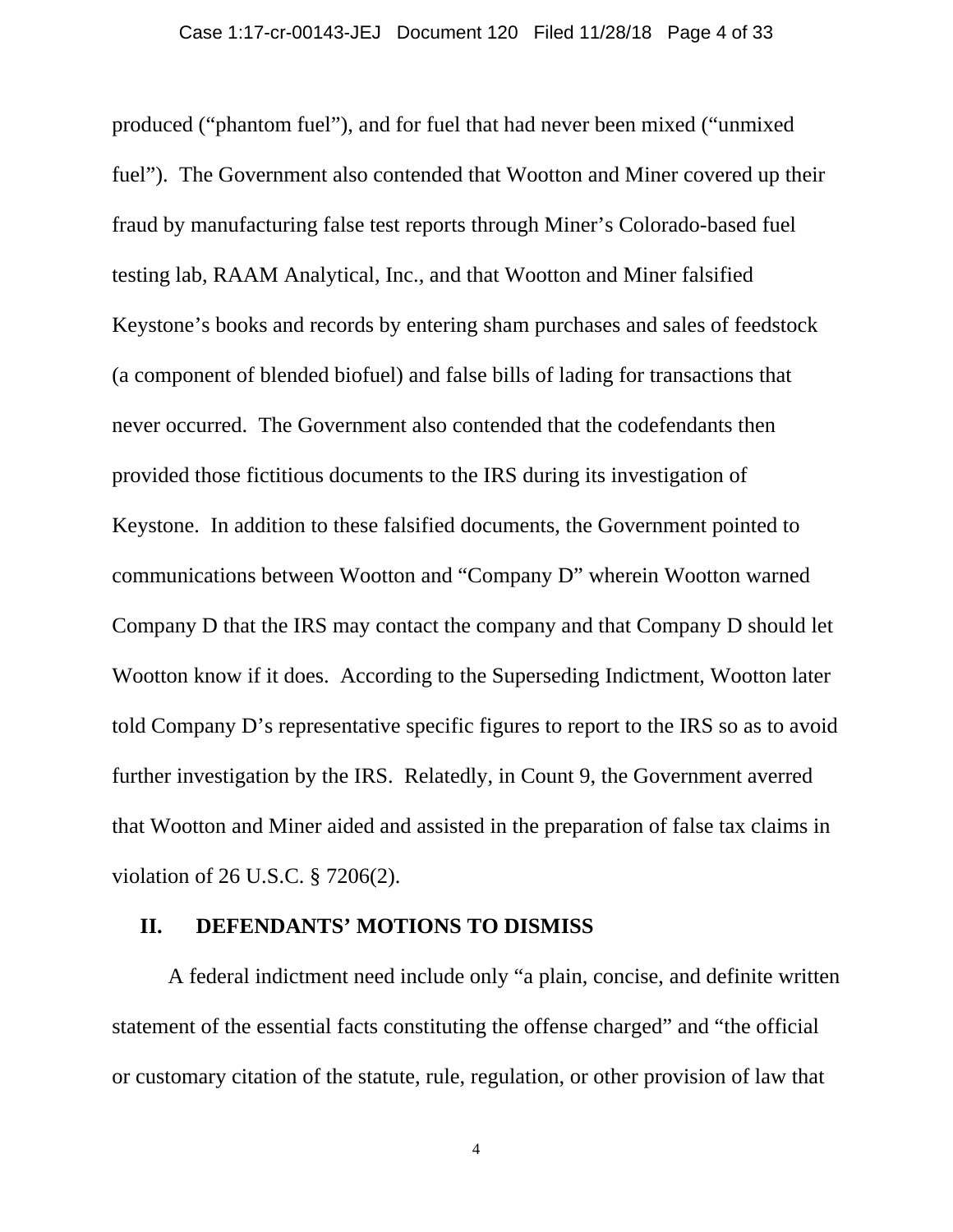the defendant is alleged to have violated." FED.R.CRIM.P.  $7(c)(1)$ . An indictment is sufficient under Rule 7 if it:

(1) contains the elements of the offense intended to be charged, (2) sufficiently apprises the defendant of what he must be prepared to meet, and (3) allows the defendant to show with accuracy to what extent he may plead a former acquittal or conviction in the event of a subsequent prosecution.

*United States v. Kemp*, 500 F.3d 257, 280 (3d Cir. 2007) (quoting *United States v. Vitillo*, 490 F.3d 314 (3d Cir. 2007)). "[N]o greater specificity than the statutory language is required so long as there is sufficient factual orientation to permit the defendant to prepare his defense and to invoke double jeopardy in the event of a subsequent prosecution." *Id*. (quoting *United States v. Rankin*, 870 F.2d 109, 112 (3d Cir. 1989)).

Federal Rule of Criminal Procedure 12(b)(3)(B) allows a criminal defendant to file a motion to dismiss an indictment on the basis that the indictment is duplicitous, multiplicitous, lacks specificity, improperly joins defendants or charges, or fails to state an offense. FED. R. CRIM. P. 12(b)(3)(B). However, "a pretrial motion to dismiss an indictment is not a permissible vehicle for addressing the sufficiency of the government's evidence." *United States v. DeLaurentis*, 230 F.3d 659, 660 (3d Cir. 2000) (citations omitted). Rather, "[i]n evaluating a Rule 12 motion to dismiss, a district court must accept as true the factual allegations set forth in the indictment" and "determin[e] whether, assuming all of those facts as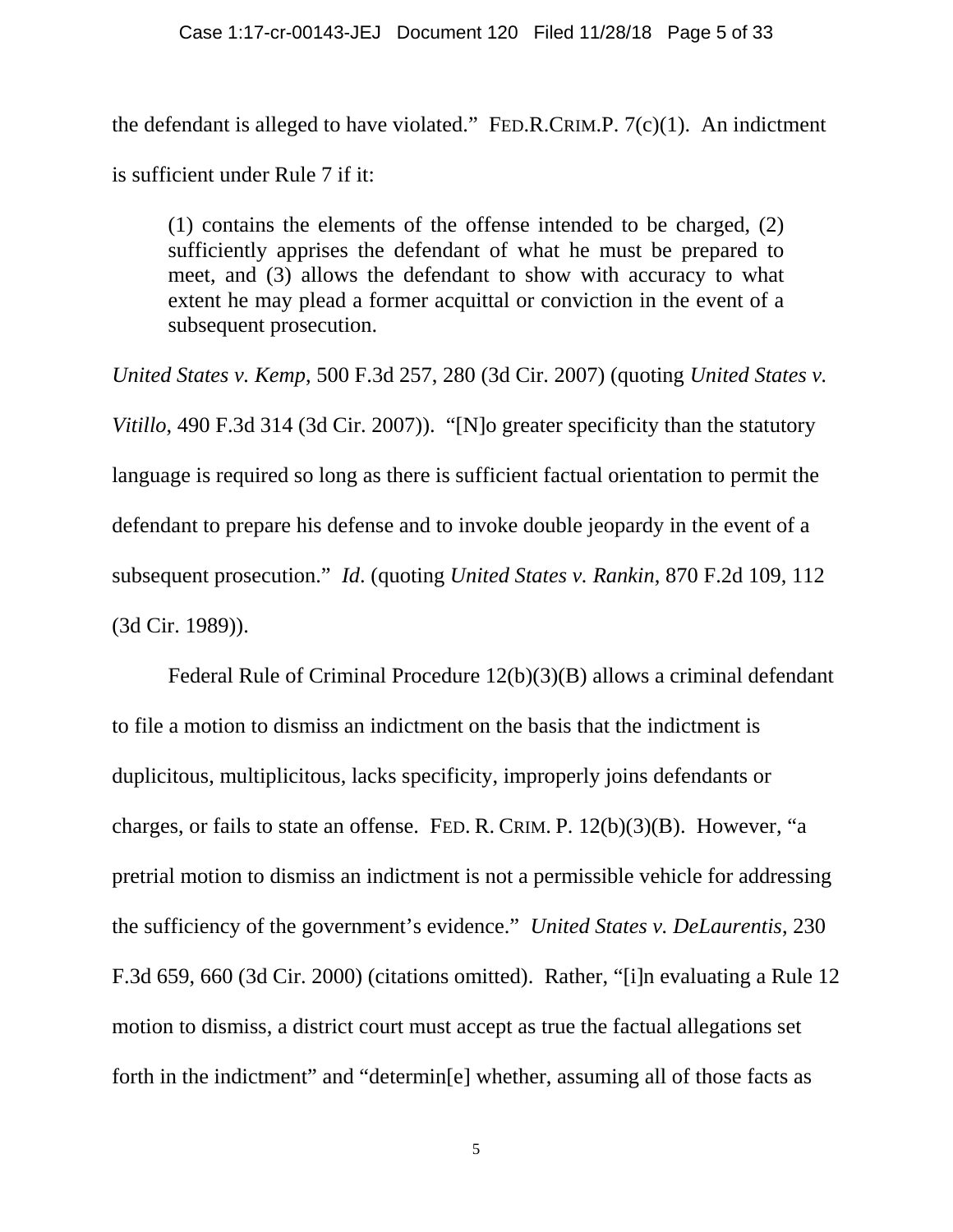true, a jury could find that the defendant committed the offense for which he was charged." *United States v. Huet*, 665 F.3d 588, 595–96 (3d Cir. 2012).

# **a. Defendants' Motion to Dismiss Counts 1, 3–8, and 9 Based Upon the Government's Failure to Allege the Commission of Criminal Conduct, the Rules of Statutory Construction, the Rule of Lenity, and the Void for Vagueness Doctrine**

In their first set of issues, Defendants move to dismiss Counts 1, 3–8, and 9 of the Superseding Indictment for a variety of reasons. By way of background, Defendants outline the history of ASTM D6751 and its development as a part of Congress' delegation of the Renewable Fuel Standard program ("RFS program") to the EPA. For purposes of this memorandum, it is sufficient to note that, according to Defendants, ASTM D6751 provides a qualitative definition of blended biofuel at "time and place of delivery," without further defining the contours of that assertedly-nebulous period. (*See* Doc. 70 at 9). Defendants also posit that the RFS program designates violations of this qualitative regulation as a strict-liability offense subject to only civil penalties.

With that background, Defendants aver that the Government has failed to prove that the biodiesel for which Defendants generated RINs in Counts 1 and 3–8 or for which the Defendants applied for the BMC in Count 9 did not comply with ASTM D6751. Defendants contend that the Government's reliance upon midproduction analyses to prove that Keystone's final product did not comply with ASTM D6751 at "time and place of delivery" as required by ASTM D6751, fails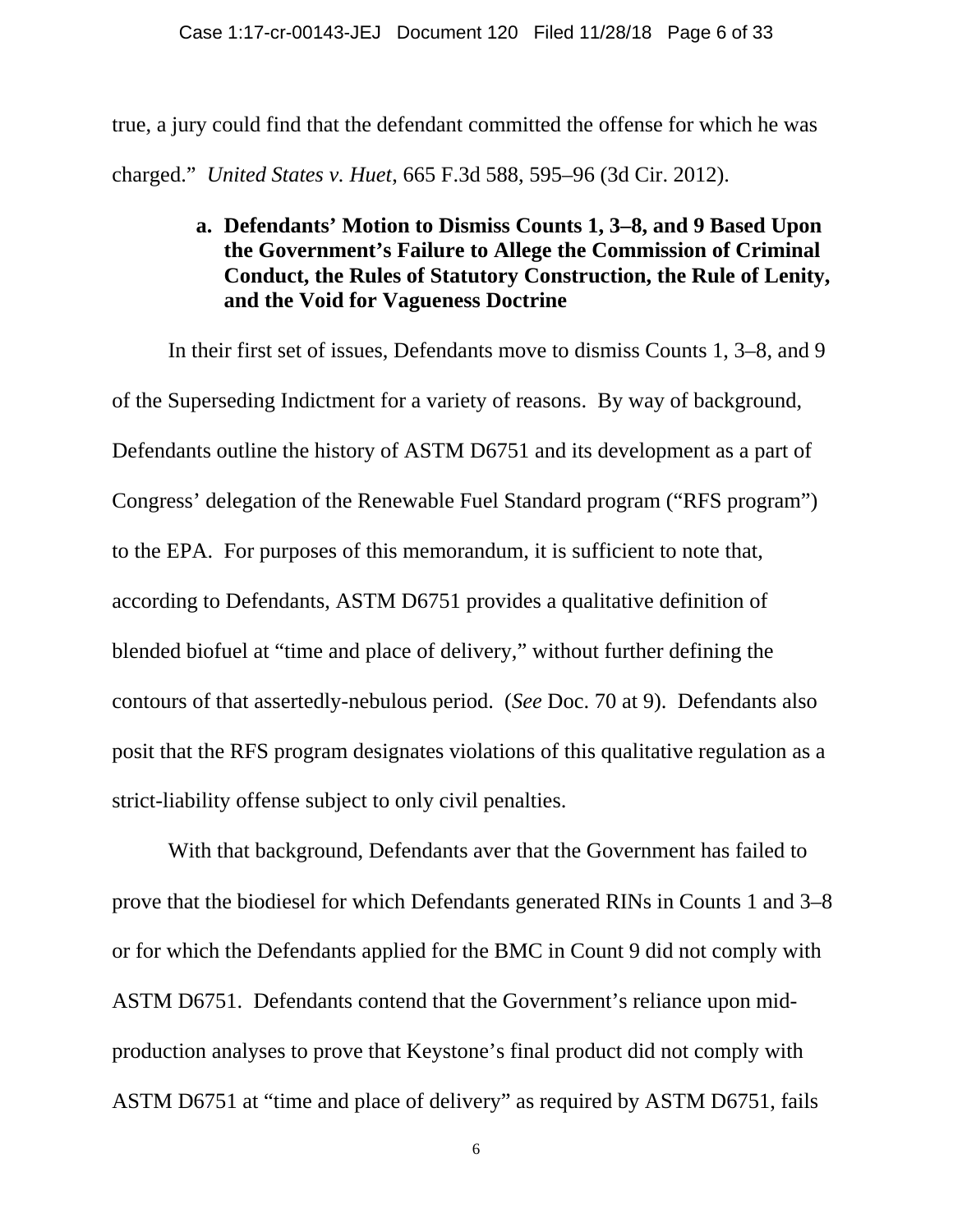to consider that Keystone remedied the final product prior to delivery to comply with the regulation. Moreover, Defendants postulate, if the Government conducted their own tests outside of Keystone's facility following delivery, the Government has failed to show that those tests reliably measured the fuel's compliance with ASTM D6751 because it is entirely possible that the tested fuel was tainted in some way after delivery. Indeed, Defendants argue, despite the voluminous discovery turned over, the Government has failed to identify the results of a single post-production test and, importantly, the Government has failed to identify a single customer complaint concerning the quality of Keystone's biofuels. Accordingly, Defendants conclude, in the absence of direct evidence proving that Keystone's biofuel for which it generated RINs or requested the BMC did not conform to ASTM D6751 at the time and place of delivery, there can be no conspiracy as charged in Count 1, no false statements as charged in Counts 3–8, and no aiding or assisting in the preparation of false tax claims in Count 9.

Alternatively, Defendants argue that, because the RFS program designates a violation of ASTM D6751 as a purely civil offense, the plain meaning rule of statutory construction<sup>2</sup> dictates that violating that framework cannot impart

<sup>2</sup>  "Because it is presumed that Congress expresses its intent through the ordinary meaning of its language, every exercise of statutory interpretation begins with an examination of the plain language of the statute." *Alston v. Countrywide Fin. Corp*., 585 F.3d 753, 758–60 (3d Cir. 2009) (quoting *United States v. Diallo*, 575 F.3d 252, 256 (3d Cir. 2009)). Thus, where the meaning of the relevant statutory language is clear, no further inquiry is required. *See Abdul–Akbar v. McKelvie*, 239 F.3d 307, 313 (3d Cir. 2001) (*en banc*).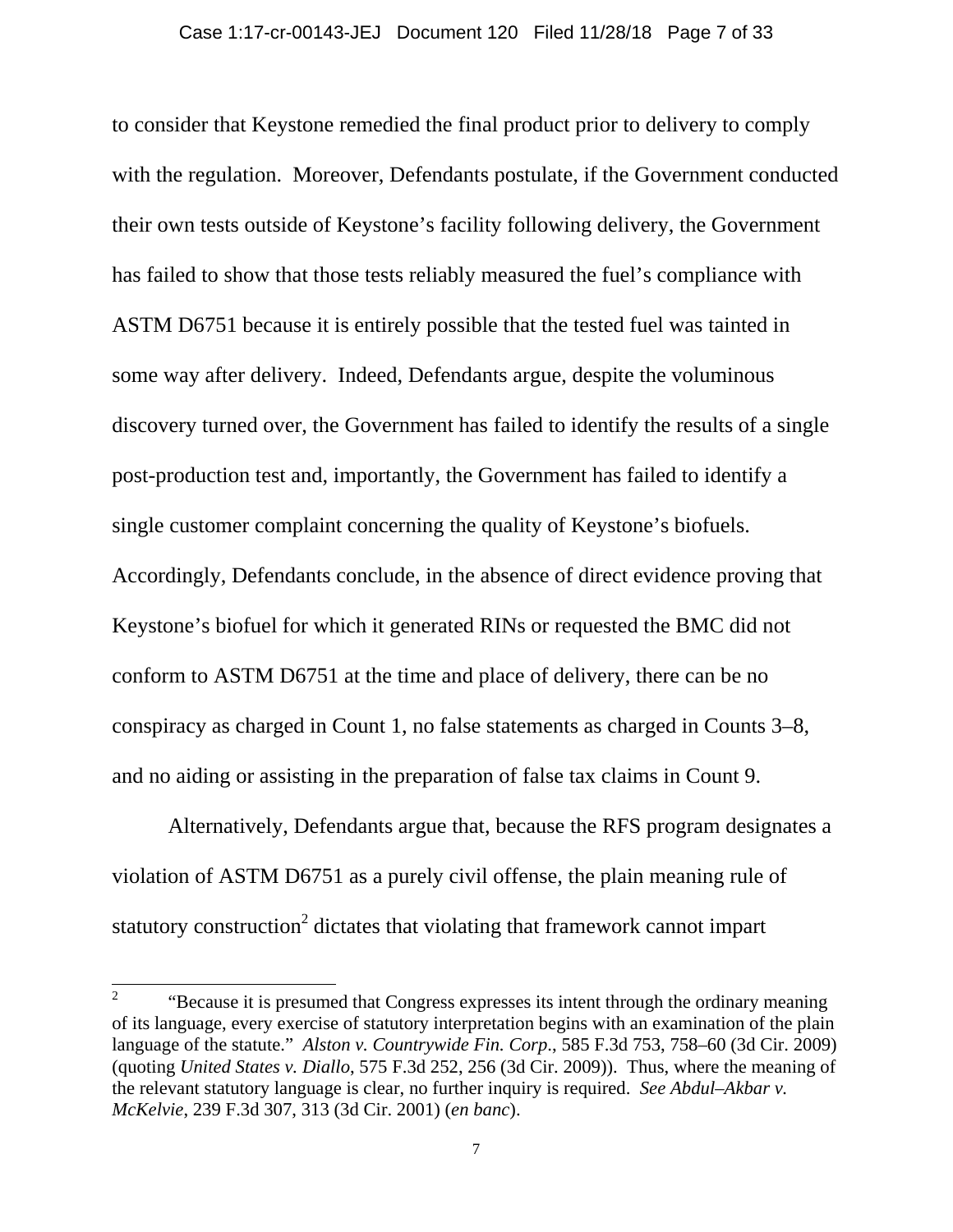criminal penalties in the instant case. Accordingly, Defendants theorize, the instant prosecution must be dismissed. Concurrently, Defendants posit that, because there is at least an ambiguity in the law concerning whether the violations alleged in the Superseding Indictment are criminal or civil, the rule of lenity<sup>3</sup> mandates that the ambiguity be resolved in Defendants' favor. Therefore, Defendants conclude, the charges pending against them must be dismissed.

Finally, Defendants charge that ASTM D6751 should be deemed void for vagueness. According to Defendants, because ASTM D6751 maintains strict standards for biodiesel "at the time and place of delivery"—without further defining what that means—the regulation is vague and must be voided. In turn, Defendants argue, because Counts 1, 3–8, and 9 rely upon ASTM D6751 as the basis for the charges, those charges must be dismissed.

In response, the Government asserts that Defendants' arguments fail to consider the deferential standard of review applicable to a motion to dismiss in the criminal context and improperly ask this Court to evaluate the sufficiency of the Government's evidence. The Government posits that, at trial, it will present evidence showing that Keystone did not produce fuel meeting the requirements of ASTM D6751, nonetheless generated RINs, and claimed the relevant tax credits. The Government further notes that, at this stage, taking the allegations in the

 3 Under the rule of lenity, "an ambiguous criminal statute is to be construed in favor of the accused." *Staples v. United States*, 511 U.S. 600, 619 n.17 (1994).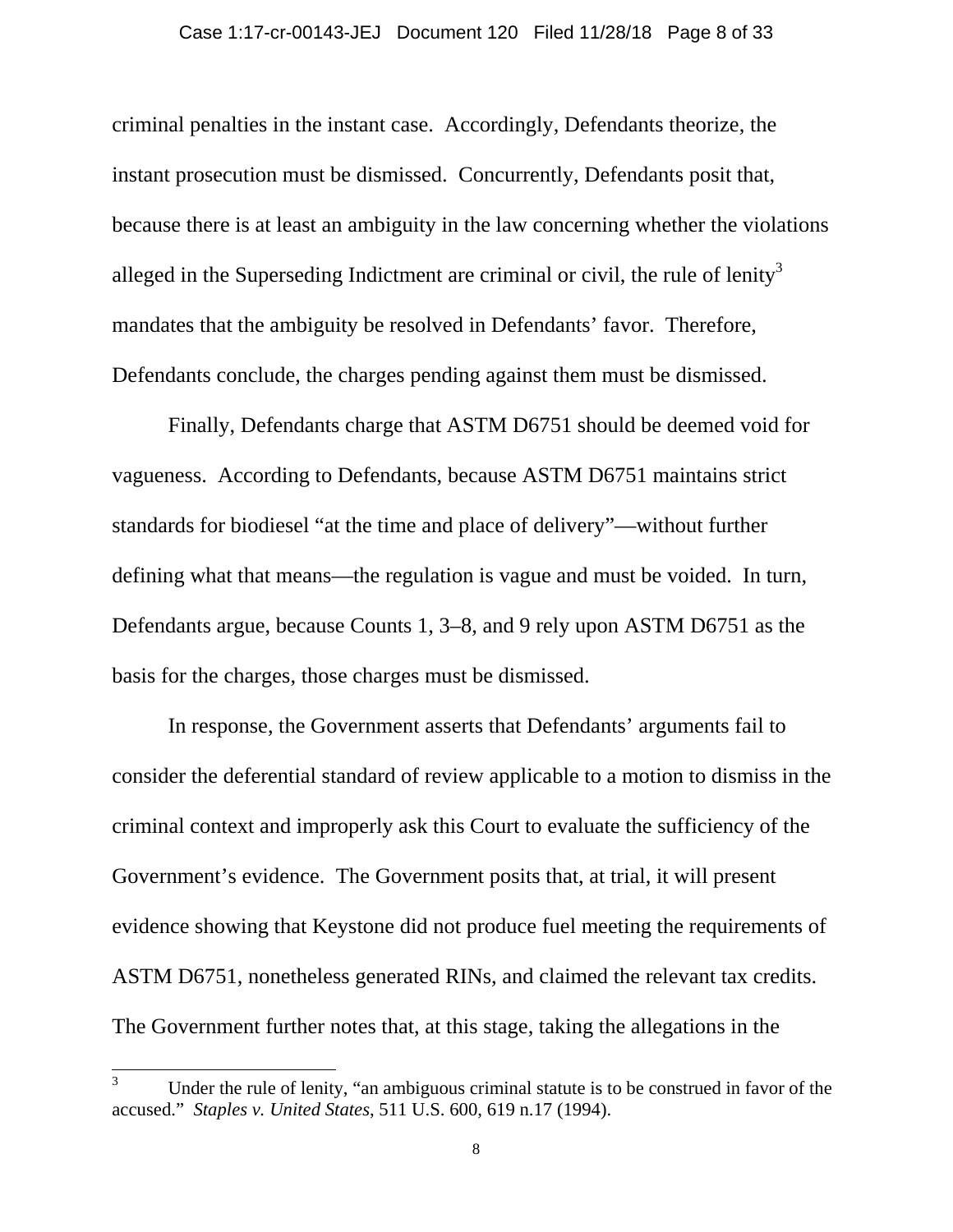Superseding Indictment as true as is the district court's obligation, the Superseding Indictment sufficiently outlines the elements of the offenses charged and the facts in support thereof, and dismissal is not warranted. Indeed, the Government argues, Defendants' self-serving pretrial claims that they remedied mid-production tests which indicated that the biodiesel failed to comply with ASTM D6751 prior to delivery, or that none of Keystone's customers ever complained concerning the quality of Keystone's biofuels, are insufficient to overcome the veracity of the Superseding Indictment's allegations.

Concerning the Defendants' construal of the RFS program and ASTM D6751 as imposing only civil penalties, the Government points out that it has not alleged that the Defendants violated the RFS program's regulatory framework. Rather, Defendants are charged with conspiracy to defraud the EPA and the IRS and other associated predicate crimes—crimes that are wholly separate from and unrelated to the RFS program. The fact that the crimes alleged rely upon definitions in ASTM D6751 as the basis for allegations of fraud and false statements does not import the civil penalties outlined thereunder as the only basis for the Government to proceed. For the same reason, the Government posits, neither the plain meaning rule, nor the rule of lenity, nor the void for vagueness doctrine warrant dismissal of the instant prosecution. According to the Government, the plain meaning of the statutes under which Defendants have been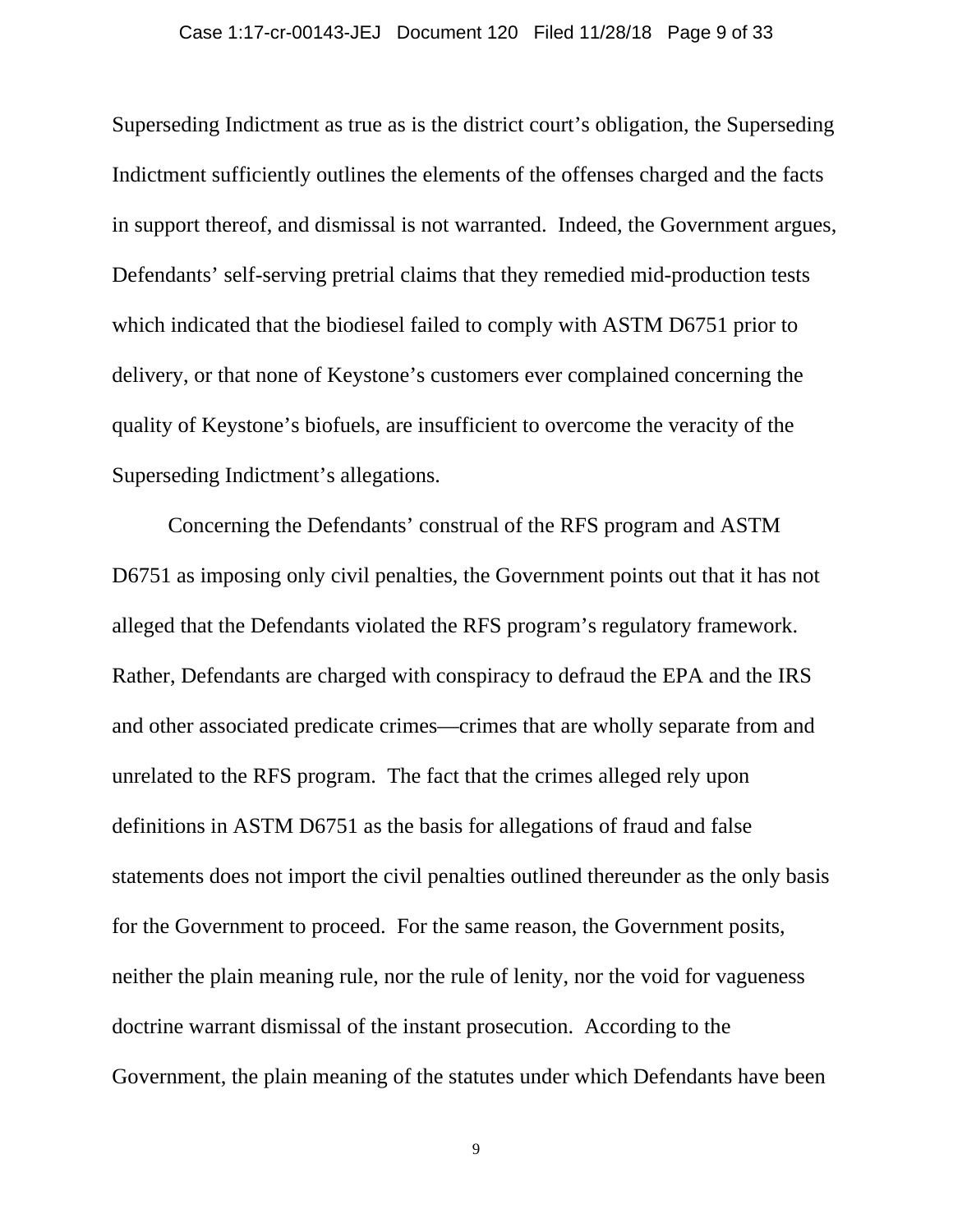charged is well settled and the vagueness of ASTM D6751 or other RFS program regulations have no bearing upon the application of those statutes. We agree with the Government.

First, in challenging the Superseding Indictment as they have, Defendants have failed to consider the deferential standard of review applicable to a criminal pretrial motion to dismiss. A federal indictment requires "no greater specificity than the statutory language . . . so long as there is sufficient factual orientation to permit the defendant to prepare his defense and to invoke double jeopardy in the event of a subsequent prosecution." *Kemp*, 500 F.3d at 280 (quoting *Rankin*, 870 F.2d at 112). Indeed, "[i]n evaluating a Rule 12 motion to dismiss, a district court must accept as true the factual allegations set forth in the indictment." *Huet*, 665 F.3d at 595. "[A] pretrial motion to dismiss an indictment is not a permissible vehicle for addressing the sufficiency of the government's evidence."

*DeLaurentis*, 230 F.3d at 660. Thus, even if, as Defendants aver, the allegations in the Superseding Indictment would be insufficient to sustain the Government's burden of proof at trial, the Government's recitation of the elements of the offense charged, coupled with sufficient facts to place Defendants on notice to prepare a defense and avoid double jeopardy, is sufficient to sustain the Superseding Indictment's viability and deny Defendants' motion to dismiss. That is, even if Defendants' factual averments that the Government relied upon mid-production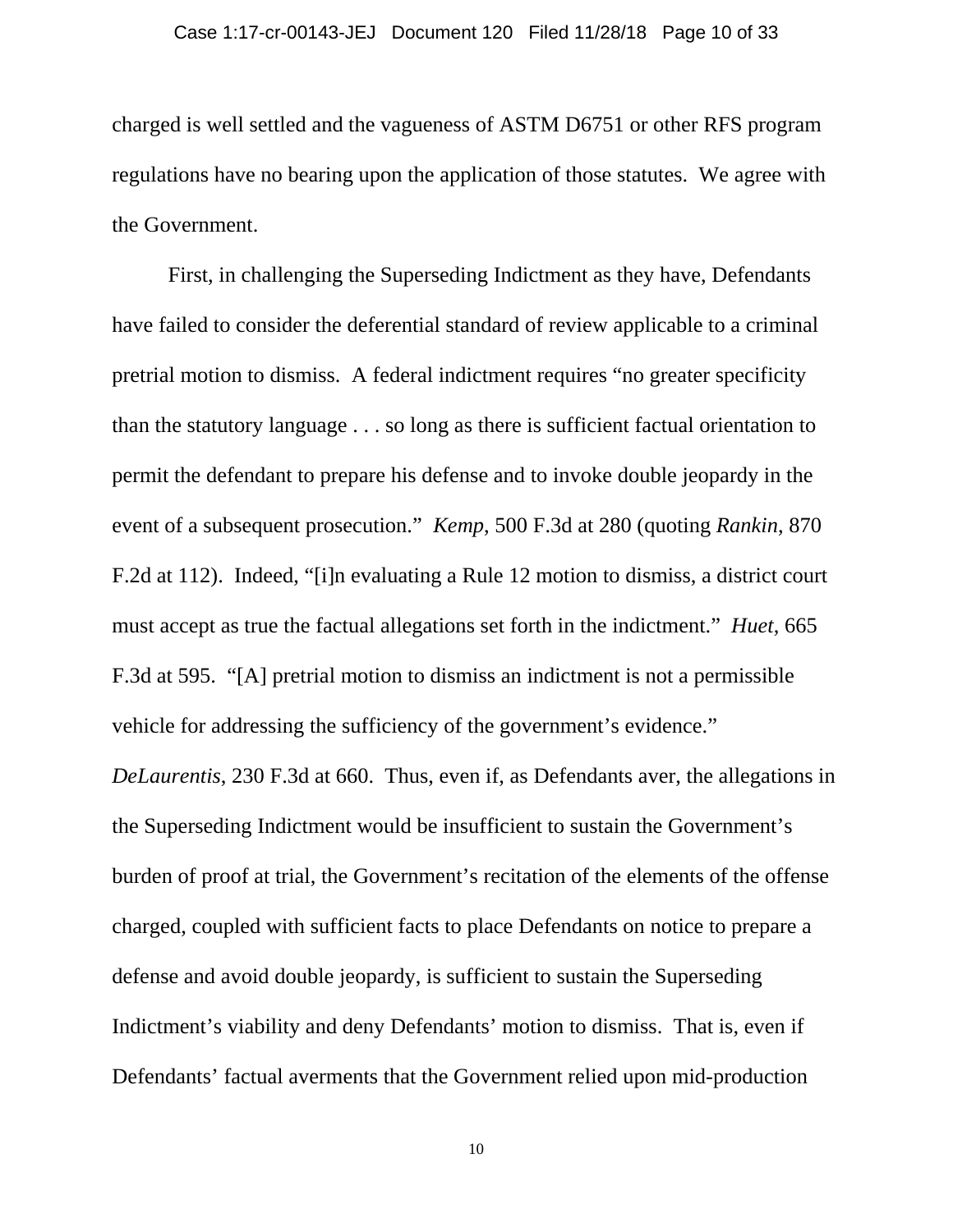analyses to allege that Keystone's final product did not comply with ASTM D6751 at "time and place of delivery," that the Governments tests did not reliably measure the fuel's compliance with ASTM D6751 at the time and place of delivery because the fuel was tainted after the fact, and that not a single customer complained concerning the quality of Keystone's biofuels, are, in fact, proven at trial, because the Government's allegations that Keystone's biofuel for which it generated RINs and claimed the BMC did not comply to ASTM D6751 must be taken as true at this juncture, dismissal is not warranted at this stage of the prosecution. *See id*.

 Second, Defendants' reliance upon the rules of statutory construction, the rule of lenity, and the void for vagueness doctrine are misguided. All of Defendants' arguments supporting this line of reasoning assume that the Defendants have been charged with violations of the RFS program and/or ASTM D6751 specifically. However, Defendants fail to consider that, although the conspiracy and predicate offenses with which they have been charged necessarily rely upon the definition of biodiesel as outlined in ASTM D6751, the Defendants have actually been charged with conspiracy to make false statements to the EPA and the IRS in violation of 18 U.S.C. § 371, as well as violations of 18 U.S.C. § 1001 and 26 U.S.C. § 7206(2) as predicates for those conspiracies. These crimes are statutorily unrelated to the RFS program and are subject to criminal penalties as a matter of routine. Accordingly, contrary to Defendants' assertions, there is no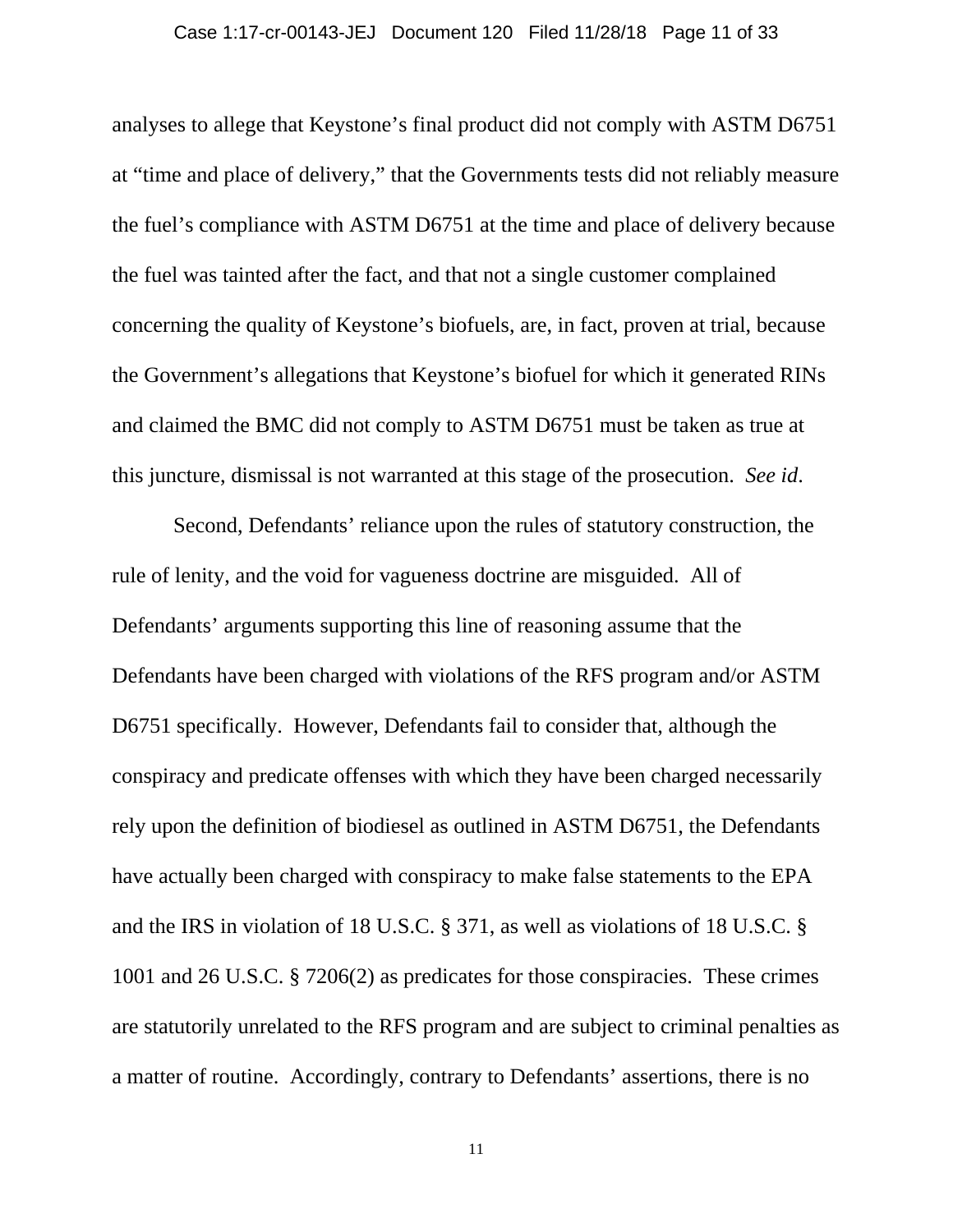ambiguity in the law concerning whether the violations alleged in the Superseding Indictment are civil or criminal, and, therefore, neither the rules of statutory construction nor the rule of lenity militate in favor of dismissing this prosecution. For the same reason, Defendants' cursory assertion that ASTM D6751 should be voided for vagueness also fails. In generating the RINs at issue in this case and by claiming the BMC, Defendants were obligated to certify that the biodiesel produced met the requirements of ASTM D6751, regardless of whether that regulation is enforceable as a civil matter in-and-of itself. As such, even if this Court were to determine that ASTM D6751 is void for vagueness, which is decidedly not our task at this juncture, Defendants could still be prosecuted for falsely claiming that the fuel at issue conformed to ASTM D6751. Accordingly, Defendants motion to dismiss Counts 1, 3–8, and 9 shall be denied.

### **a. Motion to Dismiss Count 2 Based upon Duplicity**

In their second set of issues, Defendants argue that Count 2 should be dismissed as duplicitous. Specifically, Defendants aver that, although Count 2 is framed as a single conspiracy, it is, in fact, three separate conspiracies that involve different overt acts, different locations, and different participants. Therefore, Defendants conclude, Count 2 is duplicitous and must be dismissed.

According to Defendants, Count 2 is comprised of three conspiracies. The first conspiracy involved off-spec fuel that was mixed but did not comply with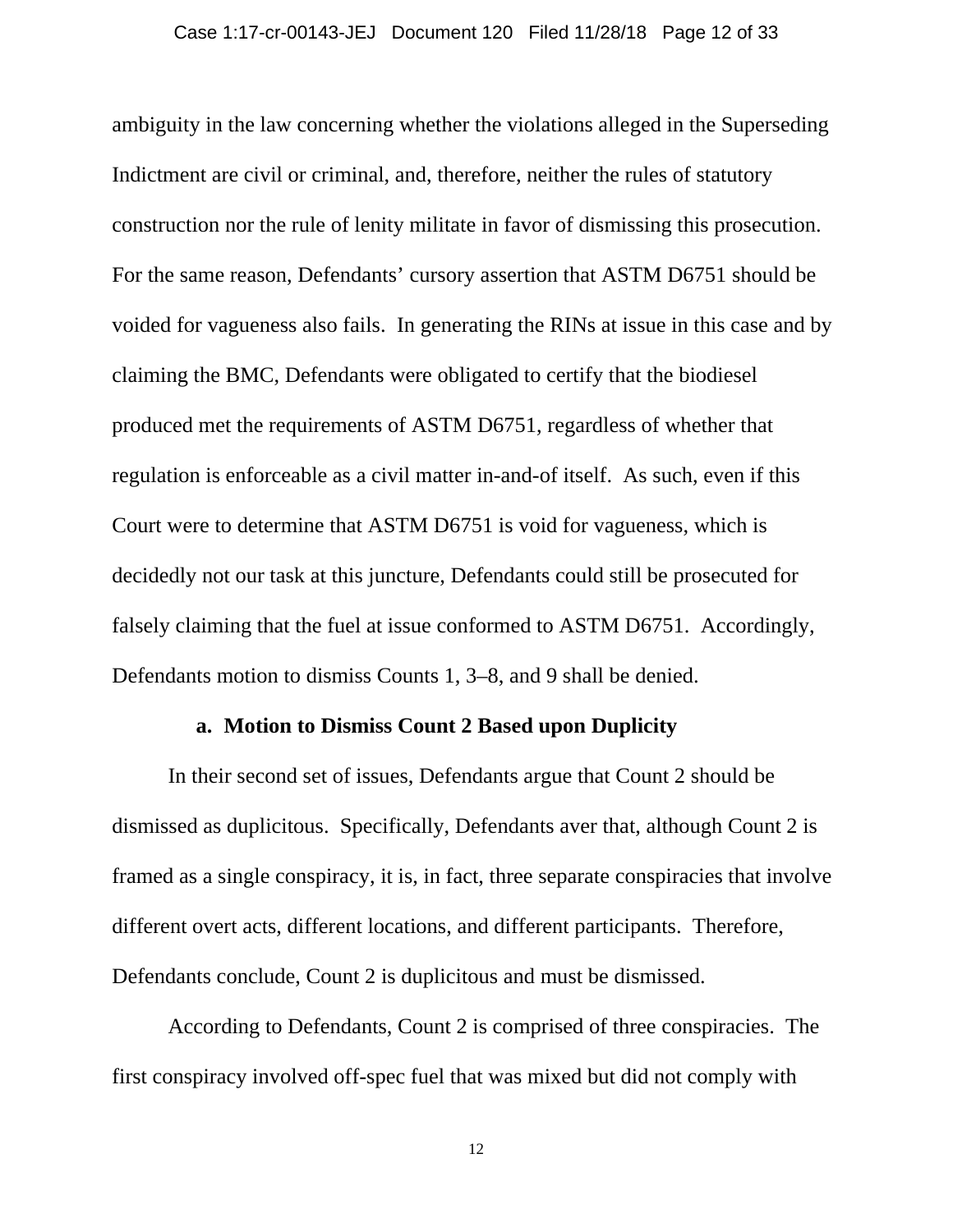ASTM D6751, was alleged to have occurred between 2009 and 2012, and took place at Keystone's Shiremanstown facility and at Keystone's Camp Hill facility. The second conspiracy involved the never-produced phantom fuel and was alleged to have occurred in only 2009 at only the Shiremanstown facility. The third conspiracy involved the unmixed fuel and was alleged to have occurred between December 2011 and January 2012 at only Keystone's Camp Hill location. In further support of their view that these allegations constitute distinct conspiracies, Defendants explain that the Government has alleged that the Defendants tried to cover up only the phantom fuel conspiracy by falsifying transaction records, but did not do so in the other two alleged conspiracies. Thus, Defendants aver, each conspiracy involves different witnesses, took place at different times, and in different locations, and, therefore, cannot be charged in a single count.

In further support of their position, the Defendants rely upon *United States v. Kelly*, 892 F.2d 255 (3d Cir. 1989). In *Kelly*, the Third Circuit identified "a threestep inquiry to determine whether a series of events constitutes a single conspiracy or separate and unrelated conspiracies" for purposes of evaluating whether there was a "variance between the conspiracy alleged in the indictment and the evidence presented at trial" and whether "[t]he jury's finding of a single conspiracy is supported by sufficient evidence." *Id*. at 259–60. The Third Circuit opined:

First, we examine whether there was a common goal among the conspirators. Second, we look at the nature of the scheme to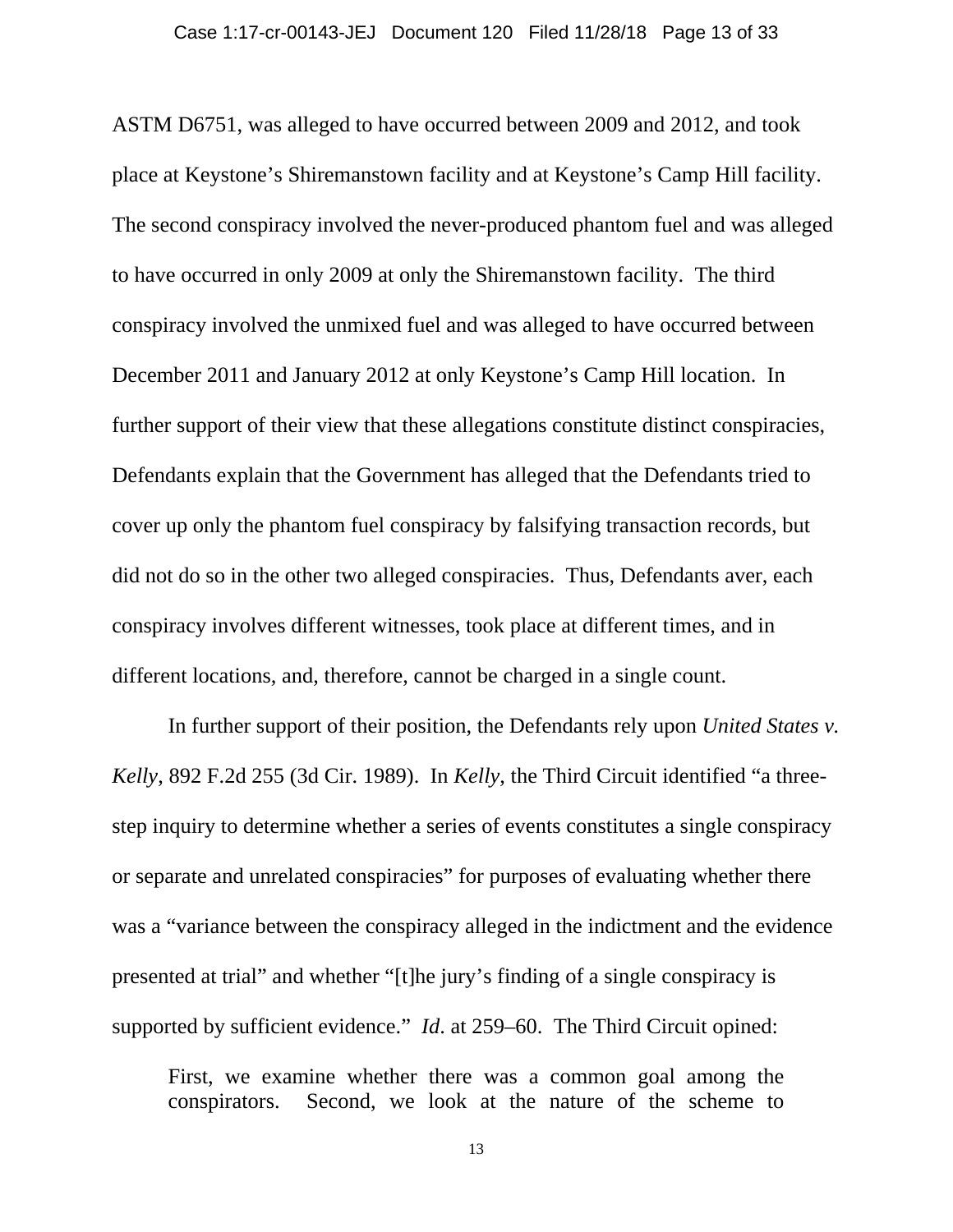determine whether "the agreement contemplated bringing to pass a continuous result that will not continue without the continuous cooperation of the conspirators." Third, we examine the extent to which the participants overlap in the various dealings.

*Id.* (internal citations omitted).

The Defendants argue that under the *Kelly* test, Count 2 includes multiple conspiracies because the "unmixed fuel conspiracy has no common goal with the other two conspiracies." (Doc. 77 at 5). Specifically, "because failing to splash biodiesel with inexpensive diesel clearly would save only a few dollars in a multimillion dollar sale, and, thus, purposefully failing to splash is not an action taken to enrich anyone," the unmixed fuel conspiracy is separate and distinct from the others. (*Id*.). Moreover, Defendants argue generally that each conspiracy's success is unrelated to the success of the others. Thus, Defendants reiterate, Count 2 involves three distinct conspiracies, is duplicitous, and must be dismissed. In closing, Defendants baldly suggest that the only reason the Government included the phantom fuel conspiracy within the Superseding Indictment at all was to render the Superseding Indictment's other allegations timely. Thus, Defendants note, the fact that the phantom fuel conspiracy was thrown in for that purpose further suggests that the allegations in Count 2 constitute distinct conspiracies and that Count 2 is duplicitous.

In response, the Government argues that, although the conspiracy between Wootton and Miner to defraud the IRS by fraudulently claiming the BMC may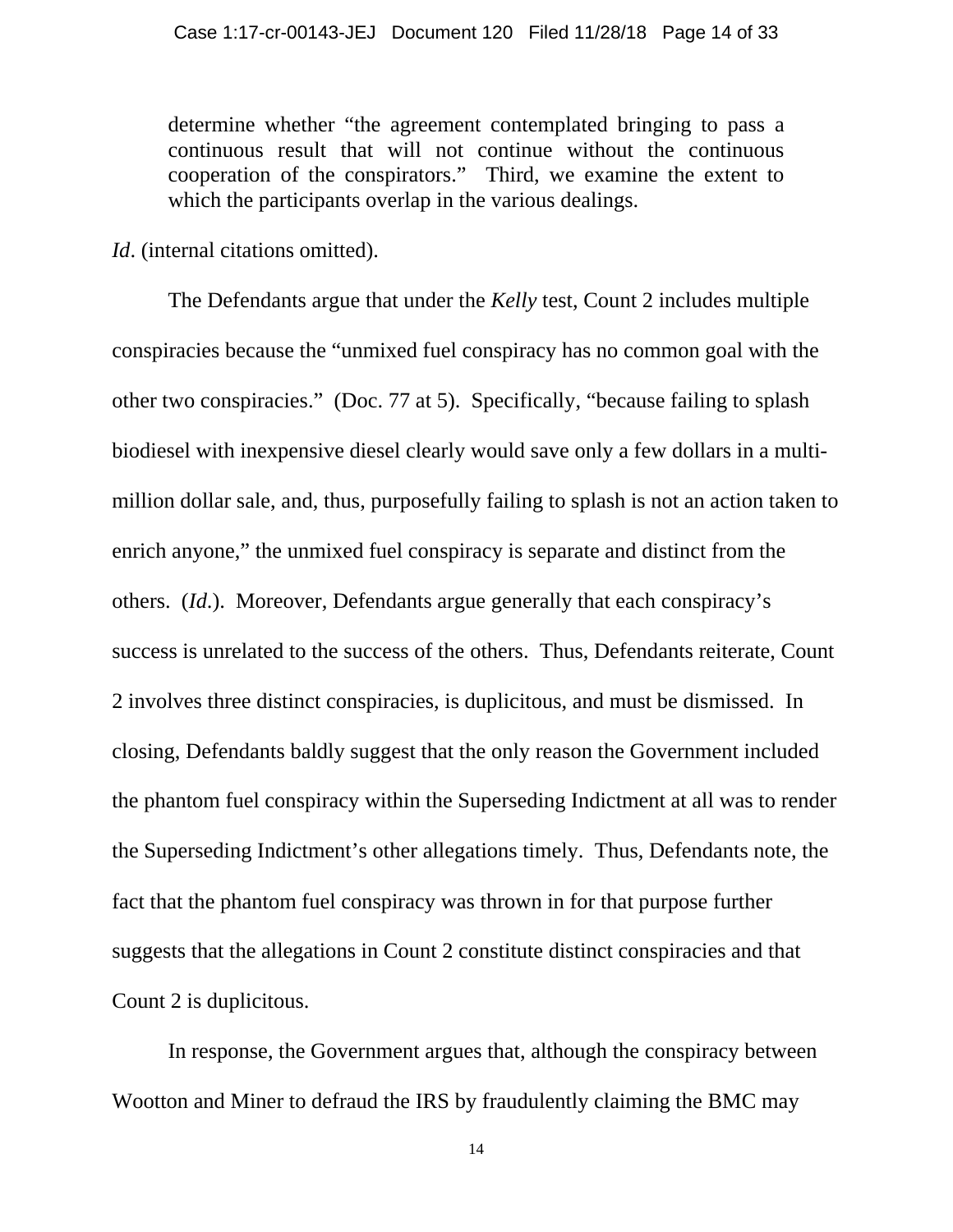have involved a number of false representations (*i.e*., off-spec fuel, phantom fuel,

and unmixed fuel), those representations were all made as part of the same

underlying agreement. Relying upon the *Kelly* inquiry, the Government contends

that each false representation necessarily depended upon the co-conspirators'

fraudulent proposition that the biodiesel conformed to ASTM D6751. Thus, the

Government delineates:

As alleged, the key conspirators, Ben Wootton, and Race Miner, had an agreement between themselves and with other conspirators to defraud the IRS by submitting false Forms 8849 to the IRS and by concealing their fraud through sham paperwork and transactions. While the Forms 8849 may have been false in different ways over the course of the conspiracy (and, in fact, were consistent in falsely representing the quality of the fuel), the overarching goal (defrauding the IRS) and the overarching method of obtaining that goal (submitting false Forms 8849) remained the same.

(Doc. 89 at 8). We agree.

An indictment is duplicitous where it combines two or more "distinct and separate offenses in a single count." *United States v. Rigas*, 605 F.3d 194, 210 (3d Cir. 2010). "Duplicitous counts may conceal the specific charges, prevent the jury from deciding guilt or innocence with respect to a particular offense, exploit the risk of prejudicial evidentiary rulings, or endanger fair sentencing." *United States v. Haddy*, 134 F.3d 542, 548 (3d Cir.1998) (internal citations omitted). However, "[i]t is well established that '[t]he allegation in a single count of a conspiracy to commit several crimes is not duplicitous.'" *United States v. Reyes*, 930 F.2d 310,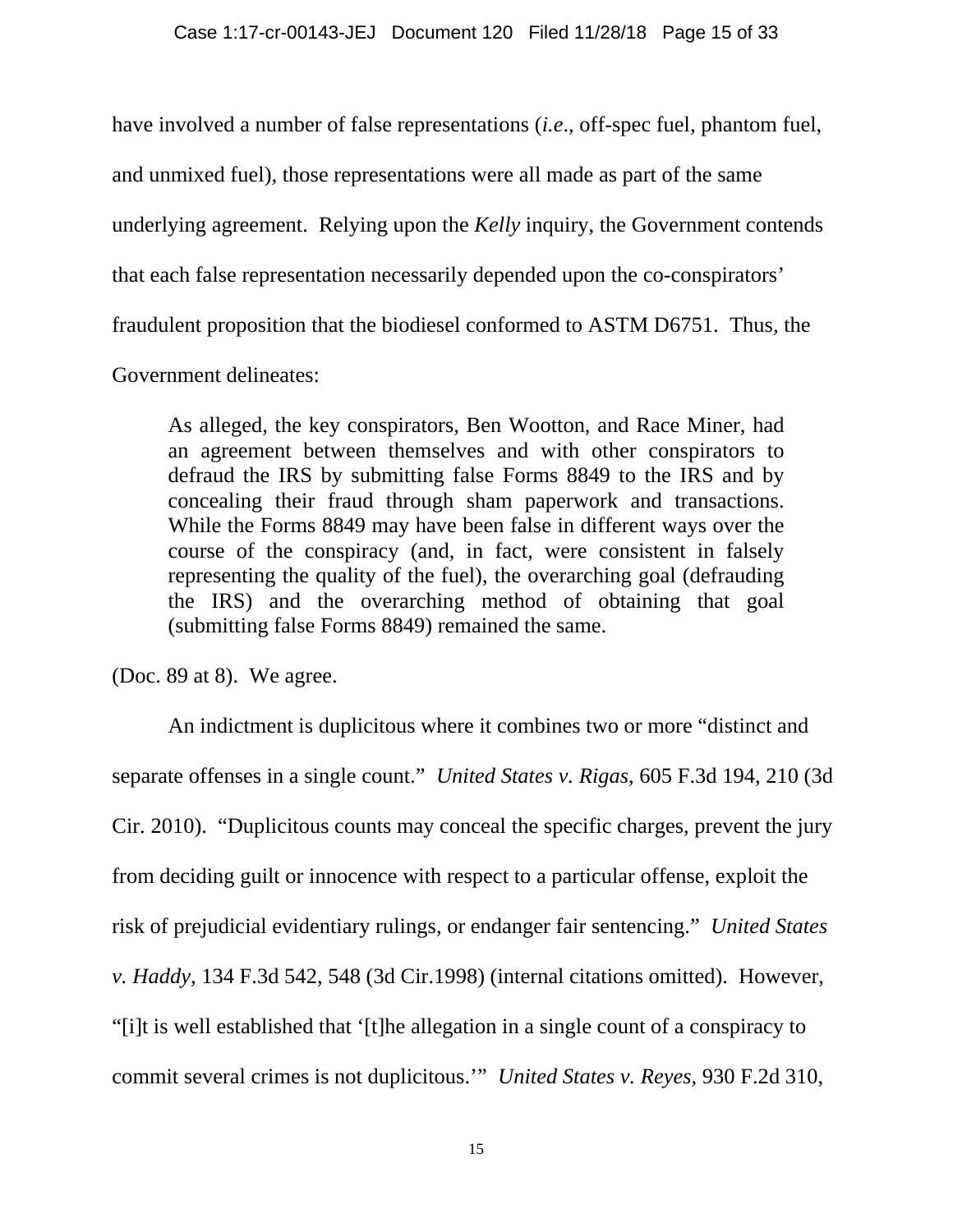312 (3d Cir.1991) (quoting *Braverman v. United States*, 317 U.S. 49, 54 (1942)). "Although its objectives may be numerous and diverse, a single conspiracy exists if there is one overall agreement among the parties to carry out those objectives." *United States v. Bobb*, 471 F.3d 491, 494–95 (3d Cir. 2006) (citing *Braverman*, 317 U.S. at 53–54). "The issue of whether a single conspiracy or multiple conspiracies exist is a fact question to be decided by a jury." *Id*.

Although, as noted, our Court of Appeals has provided a three-part inquiry to identify whether a "series of events constitutes a single conspiracy or separate and unrelated conspiracies," *see Kelly*, 892 F.2d at 259, because that test was announced in the context of a post-trial sufficiency of the evidence analysis, that test cannot be dispositive of whether a defendant's pre-trial motion to dismiss based upon the purported duplicity of a conspiracy count in an indictment should be granted; particularly because, at the pretrial stage of a prosecution, this Court's standard of review requires us to accept as true all of the allegations in the Superseding Indictment. Moreover, subsequent decisions have clarified that "the absence of one [*Kelly*] factor does not necessarily defeat an inference of the existence of a single conspiracy." *United States v. Padilla*, 982 F.2d 110, 115 (3d Cir. 1992). By way of example, the *Padilla* Court specified that, an "agreement by five vandals to deface storefronts under cover of night is no doubt a simple single conspiracy, yet it may lack the second *Kelly* factor since the continuation of the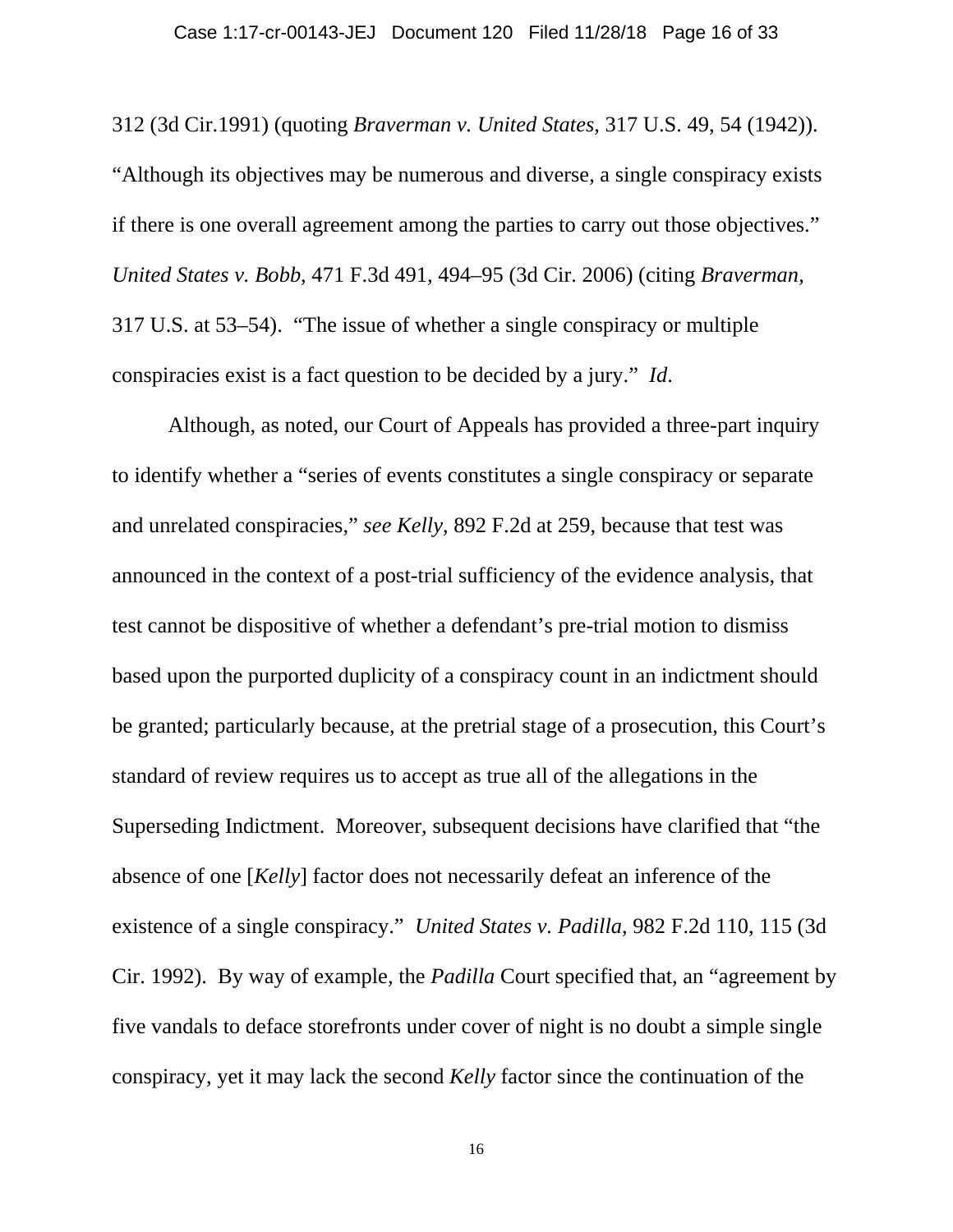endeavor does not depend on 'the continuous cooperation of the conspirators.'" *Id*. at 115 n.6 (quoting *Kelly*, 892 F.2d at 259).

On its face, Count 2 of the Superseding Indictment outlines a single conspiracy to defraud the IRS by unlawfully claiming the BMC in a variety of ways. This end was alleged to have been achieved by claiming the credit for fuel that was mixed but was not actually eligible for the credit (the off-spec fuel), for fuel that was never produced (the phantom fuel), and for fuel that had never been mixed (the unmixed fuel). "Although its objectives may be numerous and diverse, a single conspiracy exists if there is one overall agreement among the parties to carry out those objectives.'" *Bobb*, 471 F.3d at 494–95. The Defendants' attempt to view the *Kelly* factors in isolation overvalues the dispositive nature of that test in the pre-trial phase and Defendants' hyper-technical application of that test is misguided.

Even so, because *Kelly* is instructive in the post-trial context as to whether the Government has provided sufficient evidence of a single or multiple conspiracies, that test is in some ways helpful *sub judice*. Indeed, the allegations in Count 2 meet at least two out of the three *Kelly* factors.

First, it is clear that the Superseding Indictment alleges that Wootton and Miner "contemplated bringing to pass a continuous result"—namely, enriching themselves by defrauding the IRS, thus meeting the first *Kelly* factor. *See Kelly*,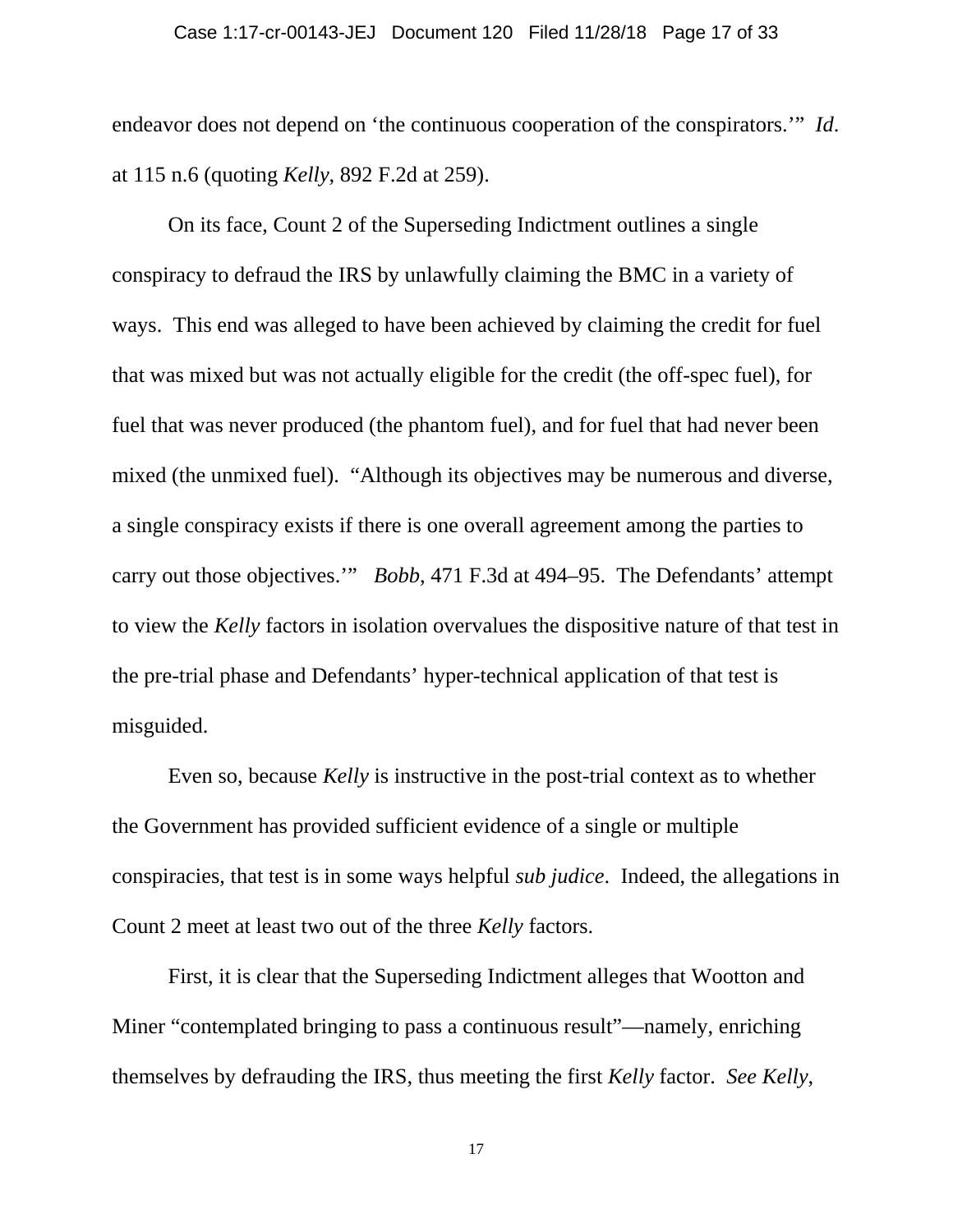892 F.2d at 259. Second, it is also clear that "the participants overlap in the various dealings," namely, Wootton and Miner, thus, meeting the third *Kelly* factor. *See id*. Third, although it is less clear whether that continuous results depended upon the continuous cooperation of the conspirators, as noted in *Padilla*, the *Kelly* test is not to be applied rigidly; failure to meet one element does "not necessarily defeat an inference of the existence of a single conspiracy." *Padilla*, 982 F.2d at 115. Indeed, the exception outlined in *Padilla* regarding the five vandals that conspired to deface storefronts is apt when analogized to the instant case. The fact that Wootton's and Miner's single conspiracy to defraud the IRS may have involved multiple fronts which may or may not have been dependent upon each other does not transform that single conspiracy into multiple conspiracies thereby necessitating the extreme remedy of dismissal. Thus, whatever value the *Kelly* inquiry serves in the pretrial motion to dismiss analysis, it is clear that Count 2 meets at least two out of the three *Kelly* factors and, therefore, *Kelly* militates in favor of finding a single conspiracy. Accordingly, we do not find Count 2 to be duplicitous and the Defendants' motion to dismiss premised thereon shall be denied.

## **b. Motion to Dismiss Count 2 Based upon Statute of Limitations and Count 9 for Failing to Allege the Commission of a Crime**

In their third set of issues, Defendants argue that Count 2 is barred by the six-year statute of limitations applicable to conspiracy to defraud the IRS.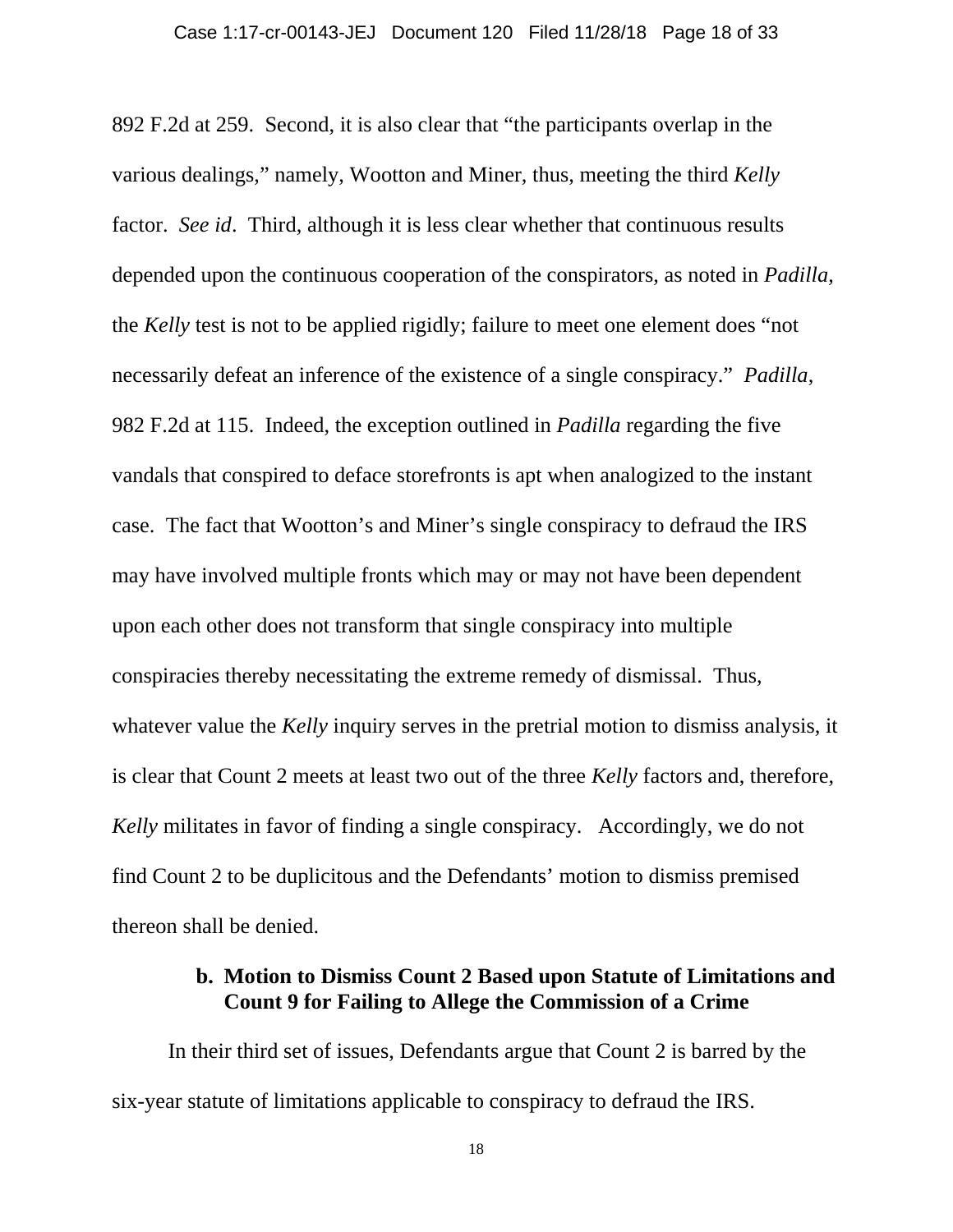Although Defendants recognize that the Government has alleged in Count 2 that Wootton and Miner submitted a fraudulent IRS Form 8849 as late as January 31, 2012 and, therefore, the January 24, 2018 Superseding Indictment was filed within the relevant limitations period, Defendants aver that, because that overt act was not actually unlawful, and the other allegations in Count 2 are rendered timely only because of that January 31, 2012 submission, Count 2 must be dismissed in its entirety. According to Defendants, the Government's factual averments in support of Counts 2 and 9 are "mere assumptions" that are "unsupported by any evidence," and that, in fact, Defendants were justified in submitting Form 8849 on January 31, 2012 because they had properly "splashed the biodiesel with diesel" and thereby "became eligible to apply for and receive the credits." (Doc. 72-1 at 2–3). Relatedly, Defendants allege that, because Count 9 relies upon that January 31, 2012 IRS submission as the basis for the aiding and assisting in the preparation and presentation of false tax claims charge, Count 9 should also be dismissed for failing to allege the commission of a crime.

 In response, the Government contends that this Court's well-settled standard of review dictates that, at this stage of the prosecution, the Court must accept as true all of the Superseding Indictment's allegations. Therefore, the Government concludes, Defendants' motion to dismiss Count 2 based upon the statute of limitations "should be denied because the government has alleged an overt act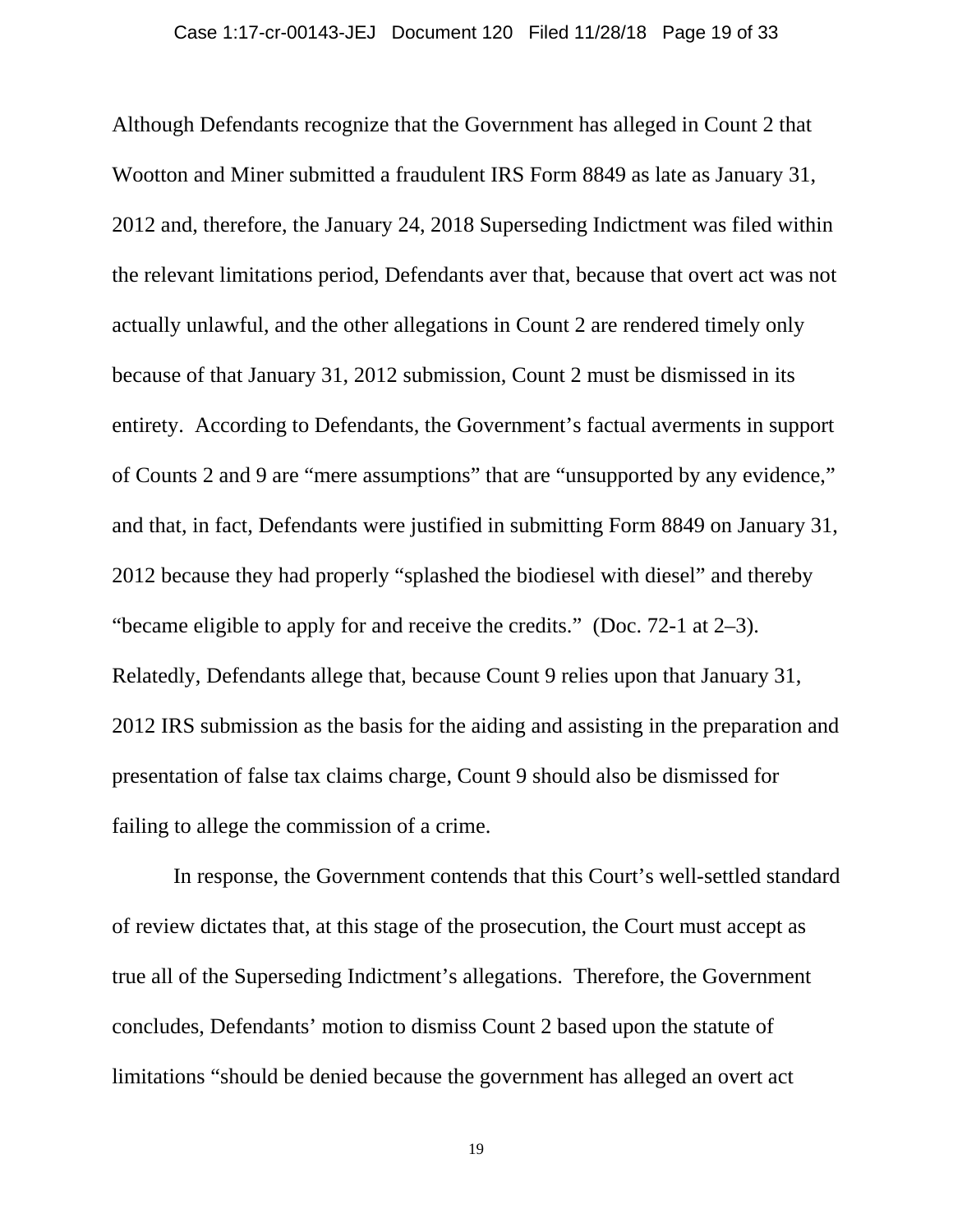falling within the applicable statute of limitations . . . [r]egardless of the defendant's beliefs about the correctness of the allegation." (Doc. 87 at 3). Indeed, the Government points out, Defendants concede in their brief that, "[i]f these allegations are correct, the Government timely charged Defendants with the misconduct alleged in Count 2." (Doc. 74 at 3).

The Government also explains that the allegations in Count 9 satisfy this same well-settled standard. According to the Government, "Count Nine alleges the elements of the offense and goes beyond those elements to sufficiently apprise the defendant of the nature of the charge against him and to allow him to prepare his defense." (Doc. 88 at 5). Moreover, the Government avers that, at bottom, Defendants' challenge to Count 9 is based on their contention that the Superseding Indictment lacks sufficient evidence to support the claim—an improper inquiry at this preliminary, pretrial stage.

In their Reply brief, Defendants maintain that, despite our well-standard of review, this Court is authorized to hold an evidentiary hearing concerning the lawfulness of the January 31, 2012 IRS submission and then use the evidence gleaned at that hearing to dismiss Counts 2 and 9 under *United States v. McGill*, 964 F.2d 222 (3d Cir. 1992). In *McGill*, the Third Circuit held that, in analyzing the joinder of charges under Fed.R.Crim.P. 8(a), "[t]rial judges may look beyond the face of the indictment to determine proper joinder in limited circumstances.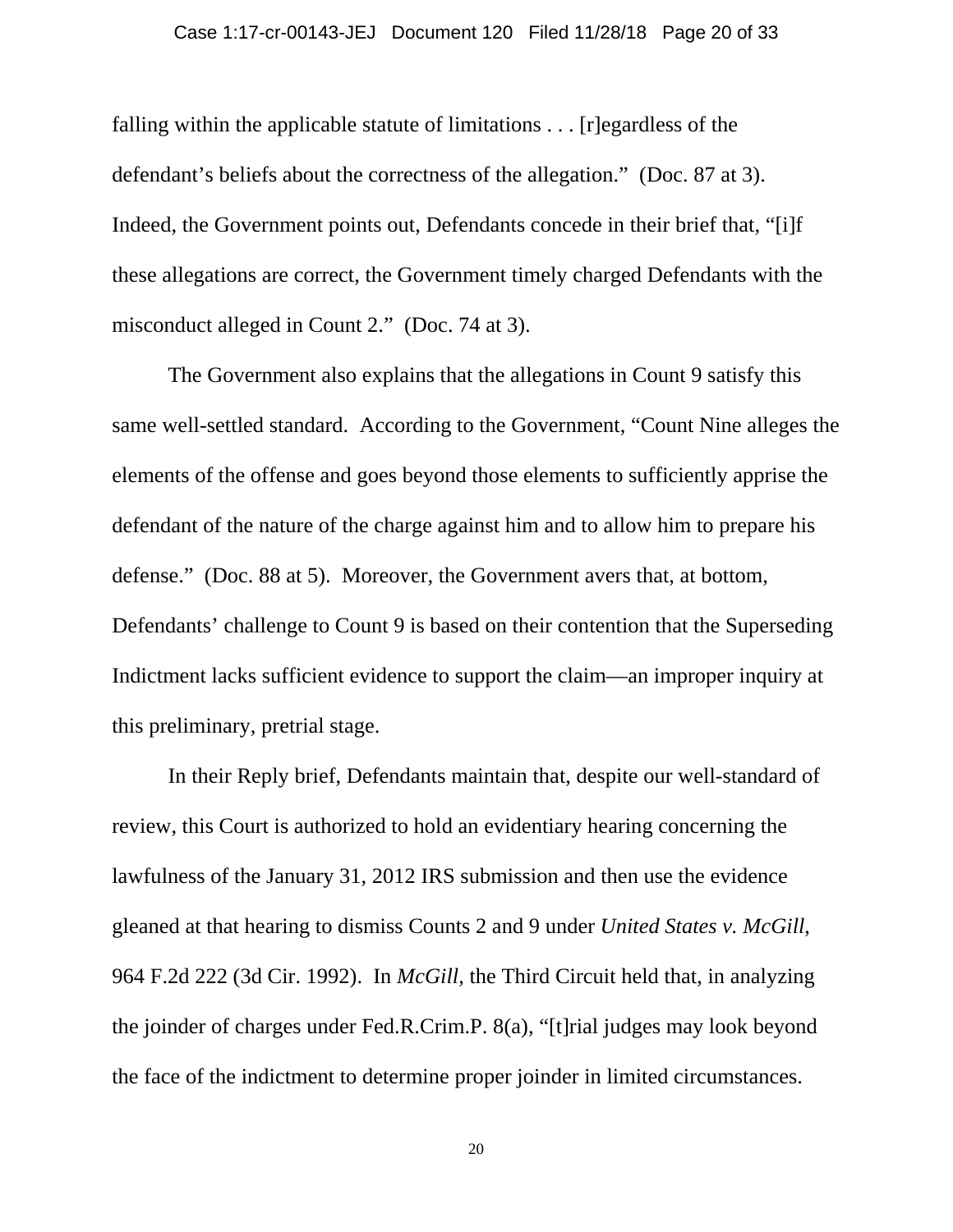Where representations made in pretrial documents other than the indictment clarify factual connections between the counts, reference to those documents is permitted." *McGill*, 964 F.2d at 242. Accordingly, "[u]nder the authority of *McGill*," Defendants "strongly recommend" that the Court convene a pretrial evidentiary hearing, because, in the event that the charges in Count 9 are later subject to dismissal under Fed.R.Crim.P. 29 (concerning a motion for judgment of acquittal), "the jury will have been improperly exposed to evidence regarding the IRS charges. The prejudice which this would occasion and the result which might occur—a mistrial—significantly outweighs the otherwise legitimate basis for joinder of charges for trial." (Doc. 100 at 3–4). We disagree.

In this case, Defendants have failed entirely to identify why this Court's well-settled standard of review does not preclude the relief sought. Indeed, Defendants concede that, if the allegations in the Superseding Indictment are true, the Government has stated a charge that is not barred by the relevant limitations period. Thus, despite Defendants' insistence that the alleged overt act in furtherance of the conspiracy of January 31, 2012 was in fact lawful, because our standard of review dictates that we accept as true the Government's contention that it was unlawful, Defendants have failed to show that they are entitled to relief, and their Motion to Dismiss Count 2 as barred by the statute of limitations shall be denied. For the same reason, Defendants' motion to dismiss Count 9 for failing to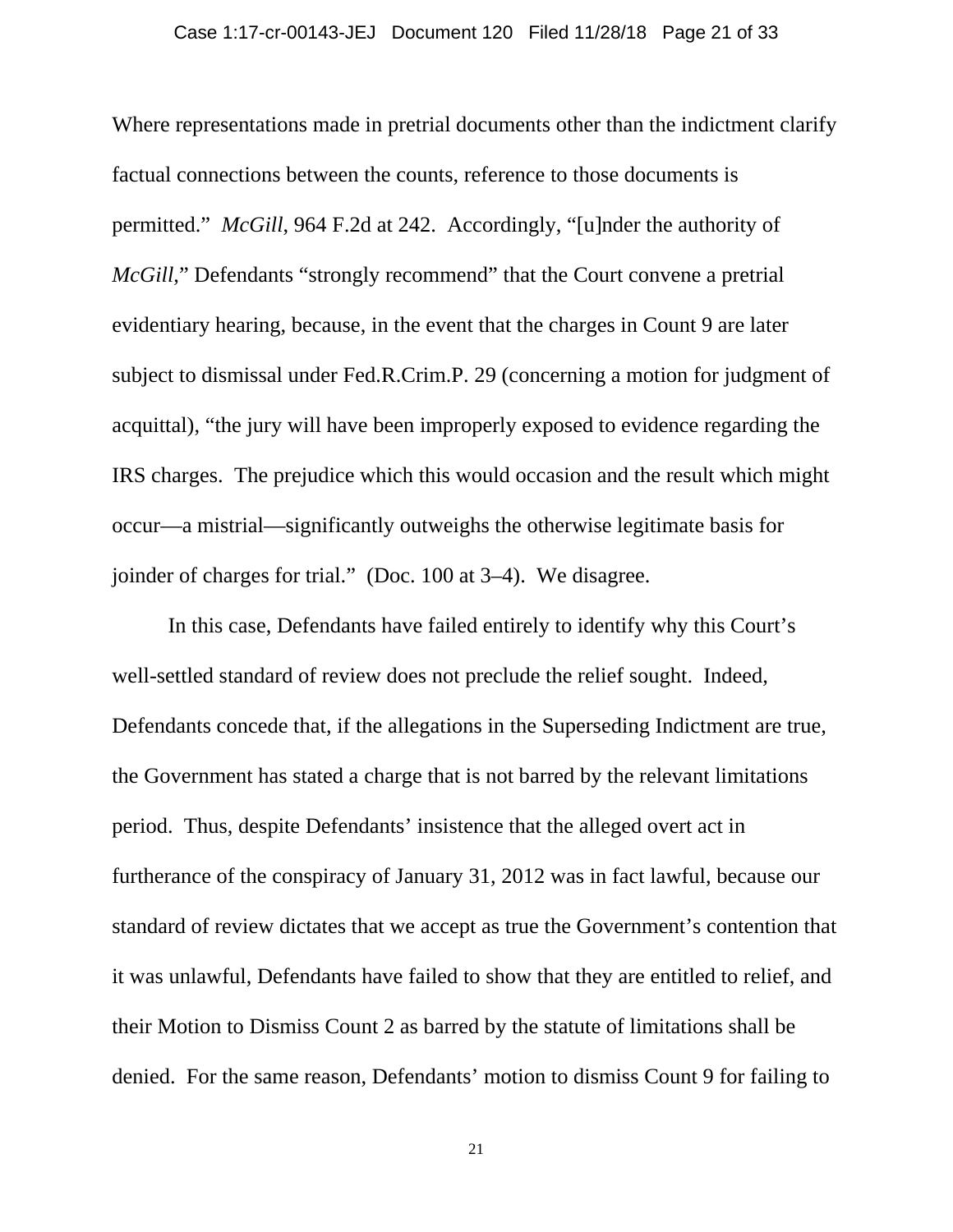allege commission of a crime also shall be denied. In essence, Defendants assert that the Government has failed to provide sufficient evidence to support the charges lodged against them. To reiterate, the Third Circuit has specifically held that such arguments are improper at this stage of the prosecution. *See DeLaurentis*, 230 F.3d at 660 ("[A] pretrial motion to dismiss an indictment is not a permissible vehicle for addressing the sufficiency of the government's evidence.").

Finally, Defendants' reliance upon *McGill* is misguided. *McGill*'s holding that a trial court may, "in limited circumstances," look to documents referenced in pretrial filings to decide pretrial joinder issues does not authorize this Court to conduct a pretrial evidentiary hearing for the purposes of evaluating a defendant's pretrial motion to dismiss a count of the indictment. To expand *McGill*'s statement as Defendants request flies in the face of this Court's well-settled standard of review in the pretrial motion to dismiss context and would, in essence, force the trial court to conduct a pretrial mini-trial simply because a defendant alleges that the Government has failed to adequately support the charges levied against that defendant in a criminal indictment. Doing so would render trial nugatory and usurp the role of the jury as fact-finder. Indeed, Federal Rule of Criminal Procedure 12(b)(3) under which Defendants have raised the instant motion allows a criminal defendant to file pre-trial motions only when "the basis for the motion is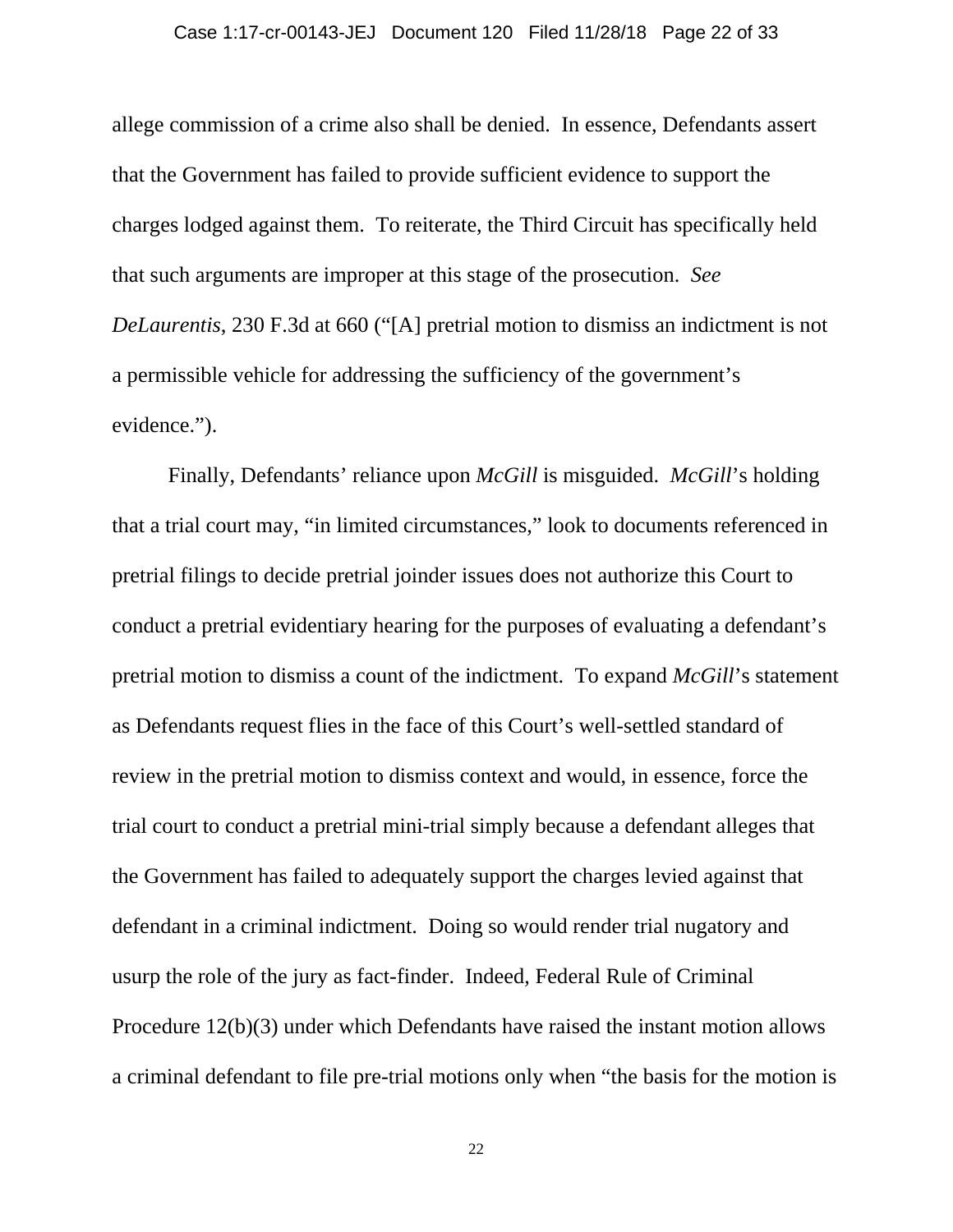then reasonably available and the motion can be determined without a trial on the merits." FED.R.CRIM.P. 12(b)(3). Other than a single out-of-context quotation from *McGill*, Defendants have failed entirely to identify the procedural and/or precedential basis for their request. Accordingly, Defendants' motion to dismiss Count 2 based upon statute of limitations and Count 9 based upon failure to allege the commission of a crime shall be denied.

#### **III. DEFENDANTS' MOTIONS TO SEVER**

 Fed.R.Crim.P. 8 provides that an indictment may charge a single defendant with multiple counts so long as "the offenses charged . . . are of the same or similar character, or are based on the same act or transaction, or are connected with or constitute parts of a common scheme or plan." FED.R.CRIM.P. 8. Likewise, an indictment may charge two or more defendants in the same document provided "they are alleged to have participated in the same act or transaction, or in the same series of acts or transactions, constituting an offense or offenses. The defendants may be charged in one or more counts together or separately. All defendants need not be charged in each count." *Id*. Nonetheless, "[i]f the joinder of offenses or defendants in an indictment, an information, or a consolidation for trial appears to prejudice a defendant or the government, the court may order separate trials of counts, sever the defendants' trials, or provide any other relief that justice requires." FED. R. CRIM P. 14(a). The decision to sever is within the discretion of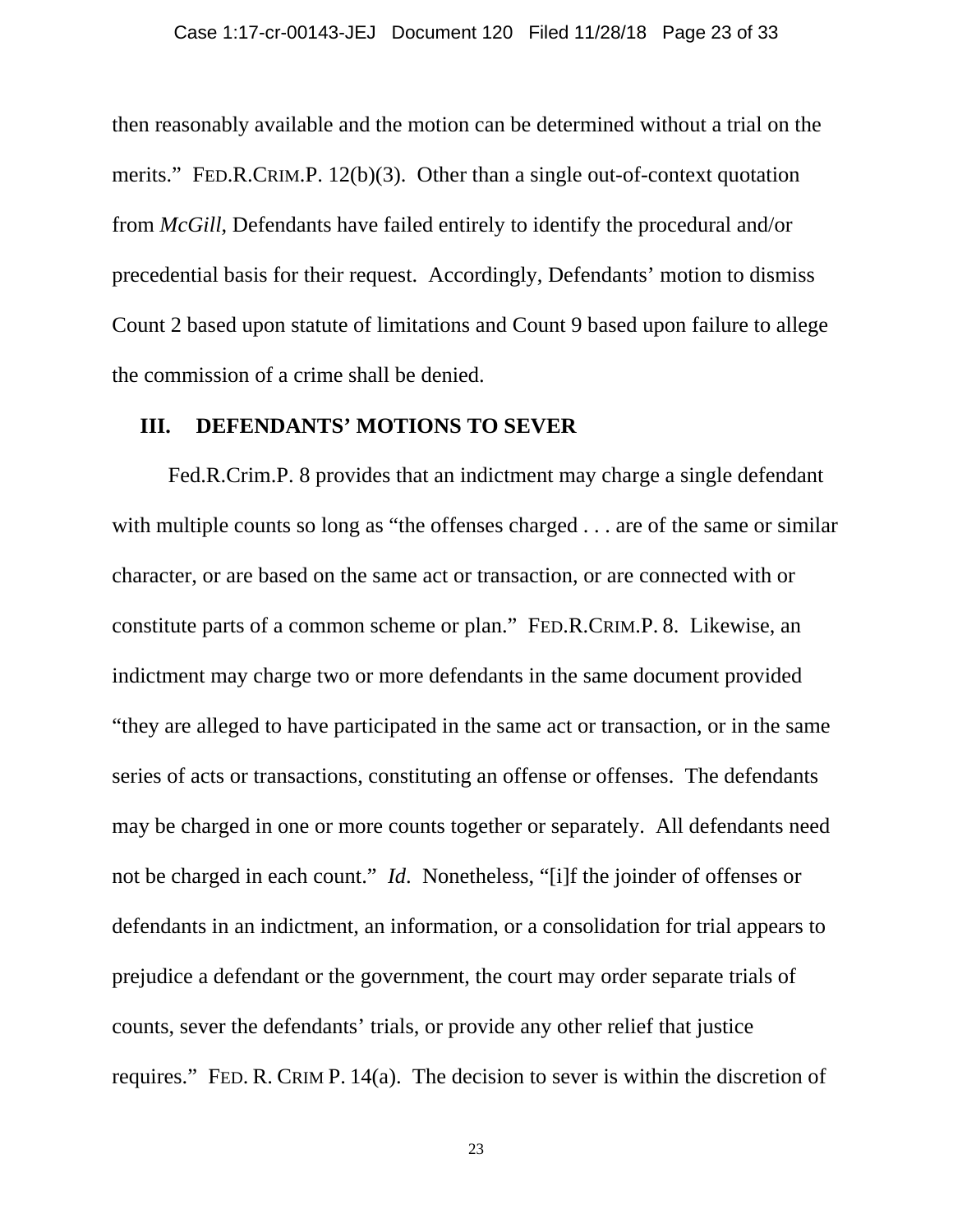the trial court. *United States v. Reicherter*, 647 F.2d 397, 400 (3d Cir. 1981). A defendant seeking severance bears the "heavy burden" to "demonstrate clear and substantial prejudice resulting in a manifestly unfair trial." *Id*. "Mere allegations of prejudice are not enough; and it is not sufficient simply to establish that severance would improve the defendant's chance of acquittal." *Id*.

#### **a. Wootton's Motion to Sever Counts 2 and 9**

In his motion, Wootton asks this Court to sever Counts 2 and 9 concerning the IRS-related frauds from Counts 1 and 3–8 concerning the EPA-related frauds. Although recognizing that "similarities exist in the proof which will be presented in support of both the EPA [frauds in Count 1 and Counts 3–8] and the IRS frauds [in Counts 2 and 9]," Wootton contends that "the trial of the two distinct conspiracies in a single trial is inherently prejudicial," (Doc. 71), and that severance is warranted because the two prosecutions amount to "repetitious wrongdoing" that is not "temporally related." (Doc. 75 at 2). Wootton also argues that the Government's decision to include Counts 2 and 9 within the Superseding Indictment was "motivated by a desire to provide a date within the applicable statute of limitations." (*Id*. at 3). Thus, Wootton concludes, because the EPArelated charges in Counts 1 and 3–8 were rendered timely only by including the IRS-related charges in Counts 2 and 9, joining the two prosecutions in one trial would be inherently prejudicial, and the charges must be severed.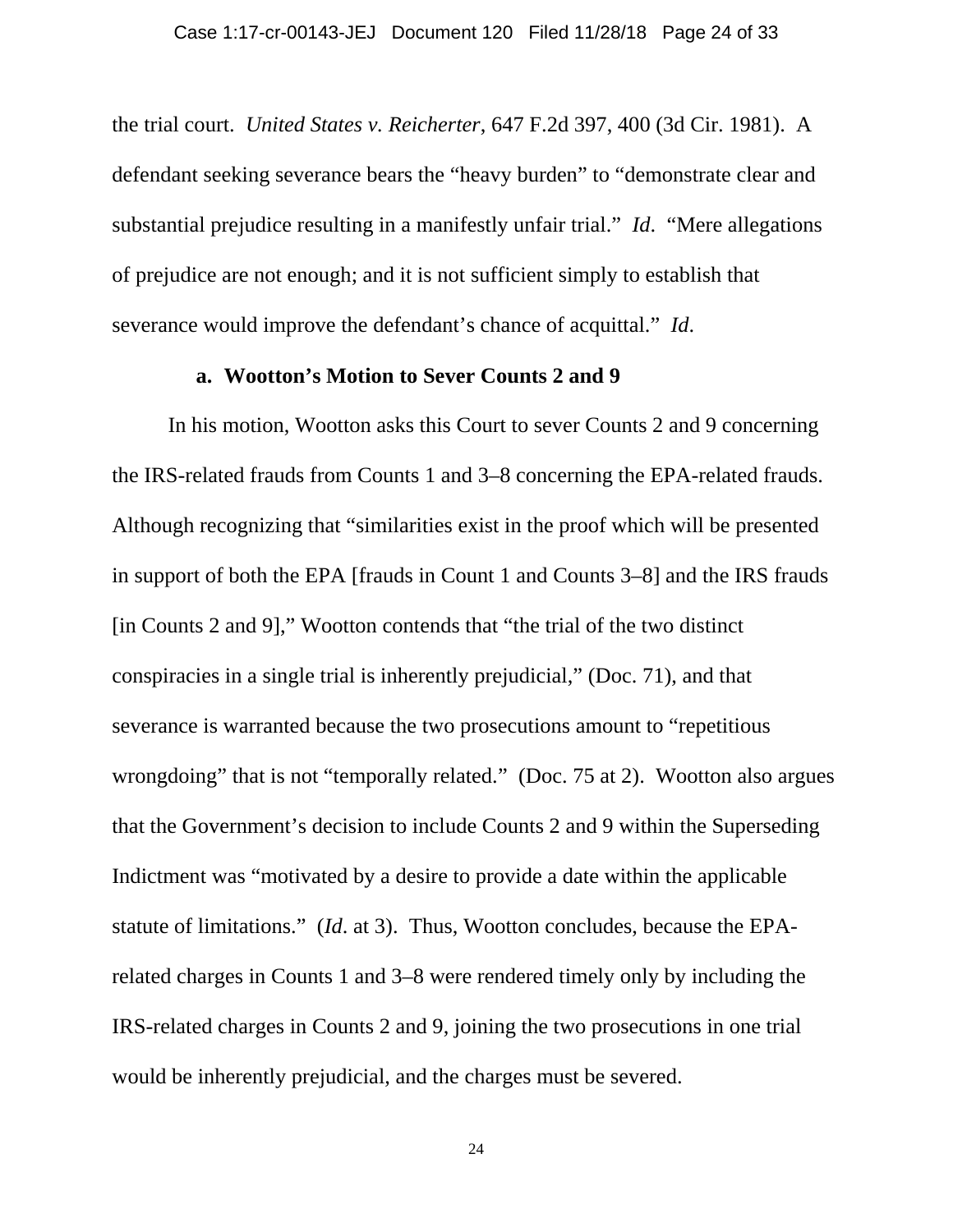In response, the Government contends that all of the charges in the Superseding Indictment have a strong transactional nexus sufficient to warrant joinder under Fed.R.Crim.P. 8—that is, whether the biodiesel at issue was eligible for the credits at issue—and that Wootton has demonstrated no more than generic prejudice inherent in any multi-count indictment. Here again, we agree with the Government.

At bottom, Wootton's arguments constitute generalized allegations "that severance would improve [his] chance of acquittal." *See Reicherter*, 647 F.2d at 400. In his first argument, Wootton proposes that joining the EPA-related charges with the IRS-related charges provides the Government with a more robust case and, for that reason, severance is warranted. Wootton's alternative argument—that this Court should sever Counts 2 and 9 from the Superseding Indictment because without them the remaining Counts would be barred by the statute of limitations suffers the same defect. Setting aside the question of whether the Superseding Indictment was rendered timely only because of Counts 2 and 9, Wootton is in essence arguing that, if this Court grants severance of Counts 2 and 9, then dismissal of the Superseding Indictment as untimely would be warranted and, therefore, his chances of acquittal would be higher. This argument puts the proverbial cart before the horse and amounts to no more than a generalized allegation that severance would improve his chances of acquittal. These arguments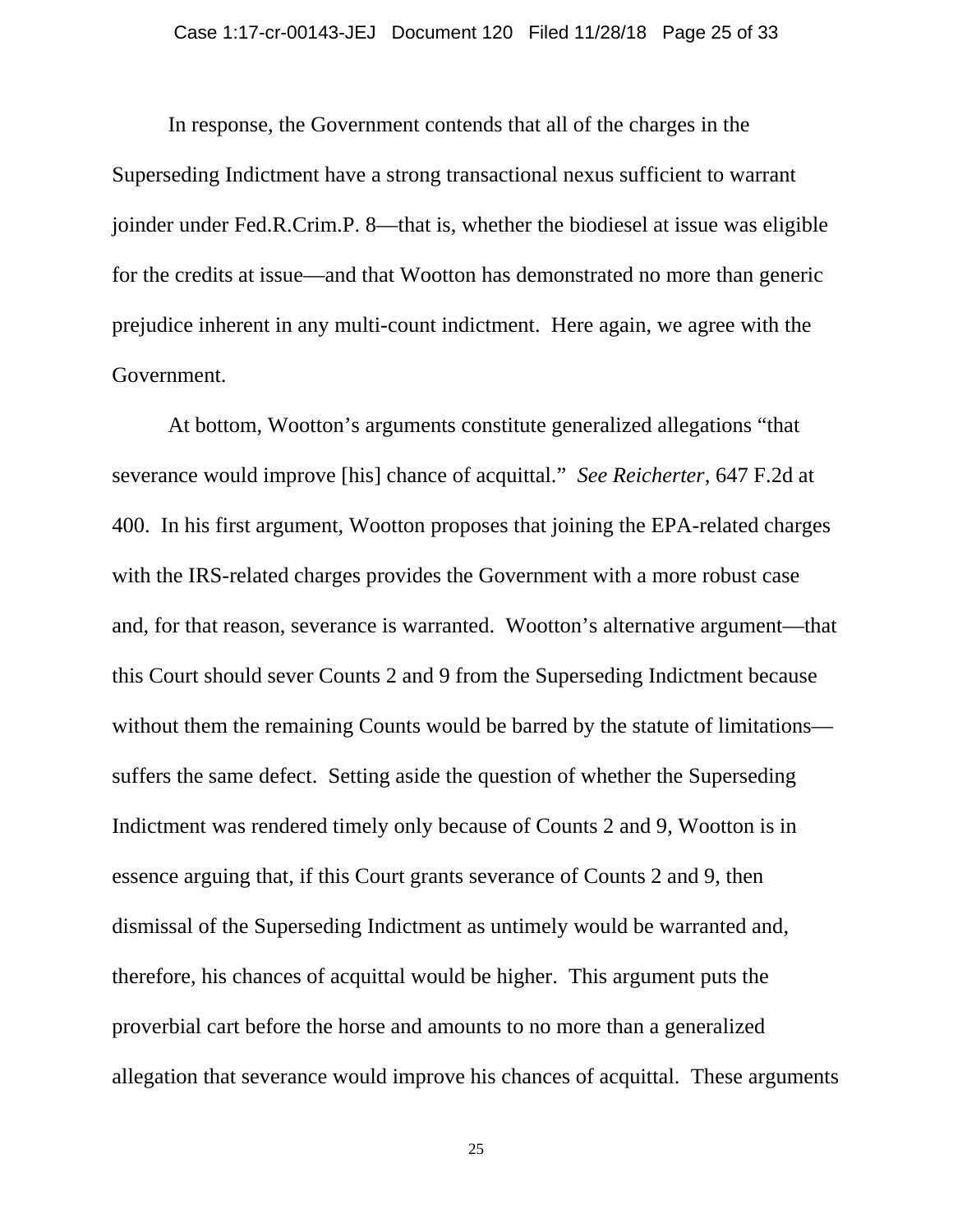have been squarely rejected by the Third Circuit. *See Reicherter*, 647 F.2d at 400. Thus, Wootton's averments have failed to "demonstrate clear and substantial prejudice resulting in a manifestly unfair trial," and are simply insufficient to carry the heavy burden he bears in seeking severance. *Id*. Accordingly, we shall deny Wootton's motion to sever.

#### **b. Miner's Motion to Sever his Trial from that of his Codefendants**

 In his motion, Miner argues that his trial should be severed from that of his codefendants for two primary reasons. First, Miner charges that, at trial, he and Wootton will present what Miner characterizes as irreconcilably antagonistic defenses. According to Miner, he was the sole owner and operator of Keystone until 2010, when he sold the business to Wootton, and moved to Colorado. In the years between the transfer of the business and the Superseding Indictment, Miner alleges that Wootton embezzled a significant sum of money from Keystone and independently "tamper[ed] with production" at the Keystone facility in order to bankrupt the company and, thereby, conceal his embezzlement from investors. (Doc. 99 at 6). In so contending, Miner "points the finger directly towards" Wootton as the sole actor in the conduct alleged in the Superseding Indictment. (*Id*.). In turn, Miner suspects that "Wootton, of course, will deny these allegations and continue to blame any quality issues with the biodiesel on Mr. Miner, as he has done in the past with the investors." (*Id*.). Accordingly, Miner argues, severance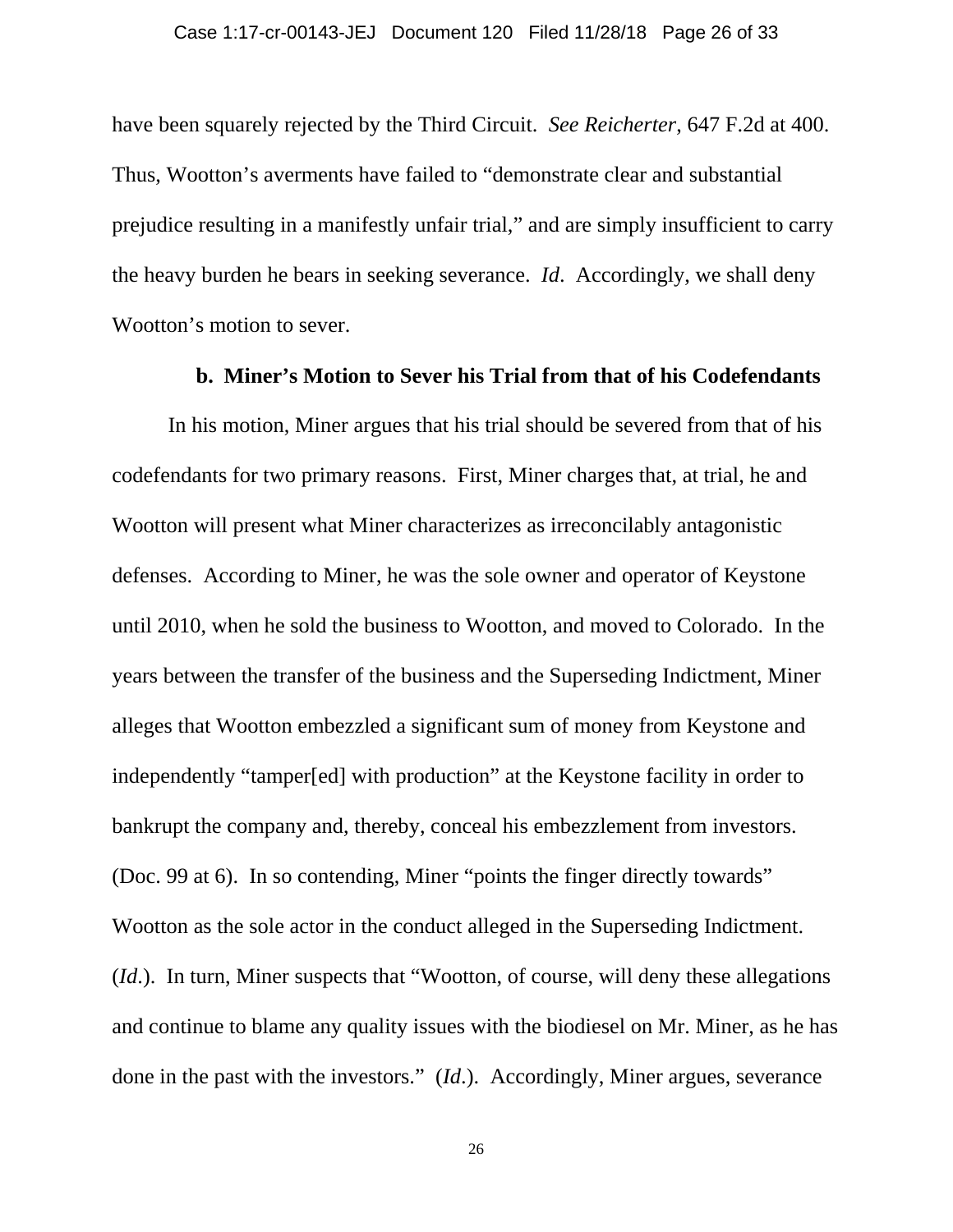is warranted because "the defenses are so profoundly inconsistent and irreconcilable that the jury, in order to believe the defense of one defendant, must necessarily disbelieve the defense of the other." (*Id*.).

In support thereof, Miner relies upon *United States v. Provenzano*, 688 F.2d 194 (3d Cir. 1982), *abrogated on other grounds by In re Insurance Brokerage Antitrust Litigation*, 618 F.3d 300, 371–73 (3d Cir. 2010). In *Provenzano*, two defendants were convicted of violations of the Racketeer Influenced and Corrupt Organizations Act ("RICO") and conspiracy. On appeal, one of the codefendants, Defendant Colter, argued that he had been the victim of a concerted strategy by his codefendants to peg him as the only culpable defendant and, therefore, the codefendants' antagonistic defenses should have warranted separate trials. The Third Circuit disagreed. In short, the Third Circuit held that "'the mere presence of hostility among defendants' is insufficient to require separate trials." *Id*. at 198 (quoting *United States v. Barber*, 442 F.2d 517, 530 (3d Cir. 1971)). The panel further noted that Defendant Colter's argument was particularly unpersuasive considering the fact that the codefendants (including Defendant Colter) had been charged with conspiracy. Thus:

[I]f the jury had been persuaded that Cotler alone received the payoffs and was unconnected with any of the other defendants, there would have been a failure of proof on the conspiracy and RICO counts. Not only his co-defendants, but Cotler as well, would have walked away from the indictment had sole culpability been fastened on him.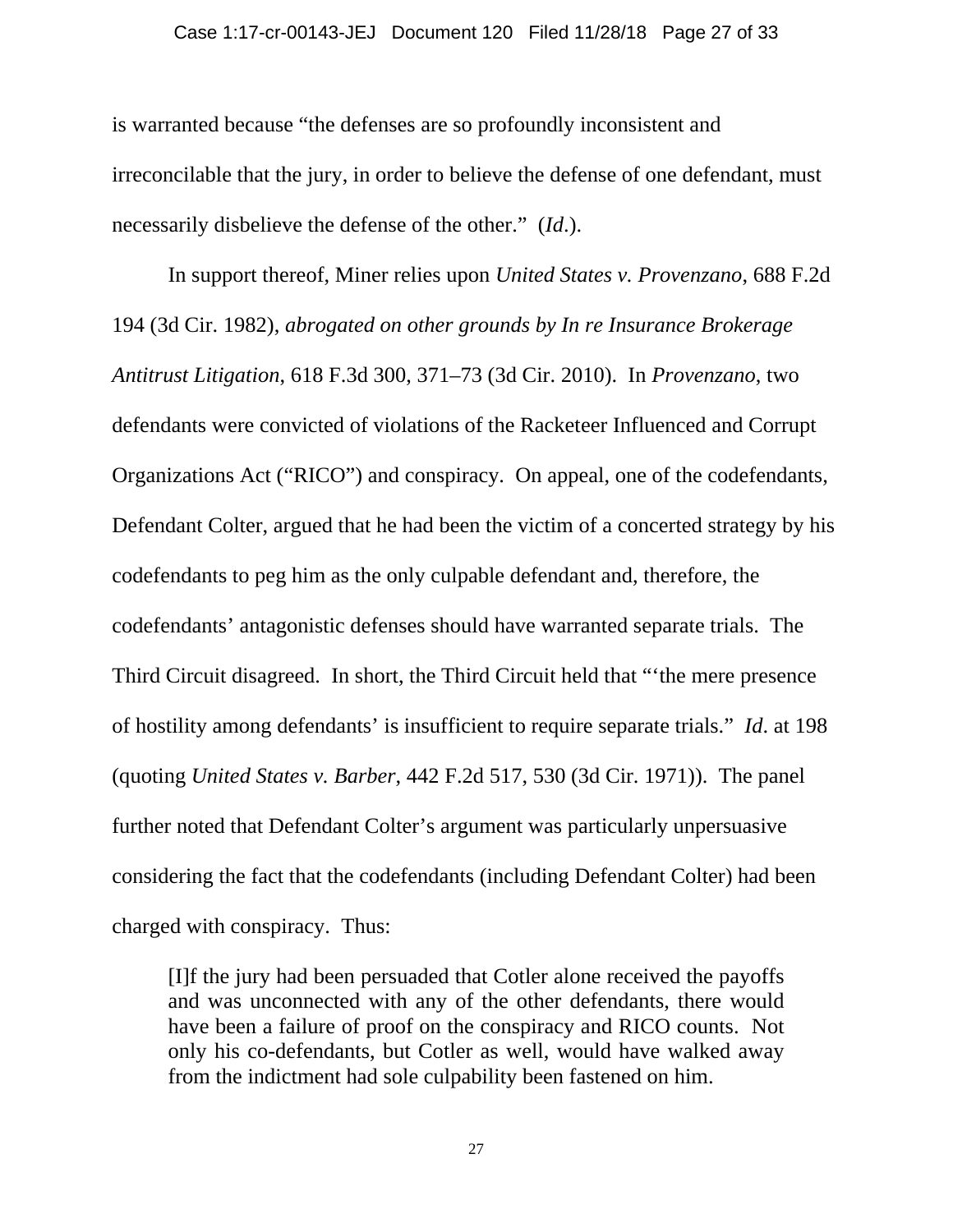*Id*.

 Alternatively, in the instant case, Miner argues generally that severance is warranted because "the jury [will] be unable to separate culpability between Mr. Miner and Mr. Wootton as to the wrongdoing that is alleged to have occurred at Keystone"—a company that Miner once owned and operated. (Doc. 99 at 7).

In response, the Government argues that joinder is appropriate under Rule 8. This is so, the Government contends, even if Miner did not participate in every aspect of the conspiracy, (Doc. 114 at 7 (citing *United States v. Thornton*, 1 F.3d 149, 153 (3d Cir. 1993) ("[J]oinder would not be improper merely because a defendant did not participate in every act alleged in furtherance of the overarching conspiracy.")), even if "all evidence adduced is not germane to all counts against each defendant," and even if some evidence is "more damaging to one defendant than others." (Doc. 114 at 12 (quoting *United States v*. *Eufrasio*, 935 F.2d 553, 568 (3d Cir. 1991))). According to the Government, with a proper curative instruction, the jury will be able to parse the relevant evidence between Wootton and Miner, and Miner will suffer no prejudice by being subject to a joint trial. (Doc. 114 at 10 (quoting *United States v. Dickens*, 695 F.2d 765, 768 (3d Cir.1982) ("Neither a disparity in evidence nor the introduction of evidence more damaging to one defendant than another entitles the seemingly less culpable defendant to severance.")). Indeed, the Government avers, "[e]ven where co-defendants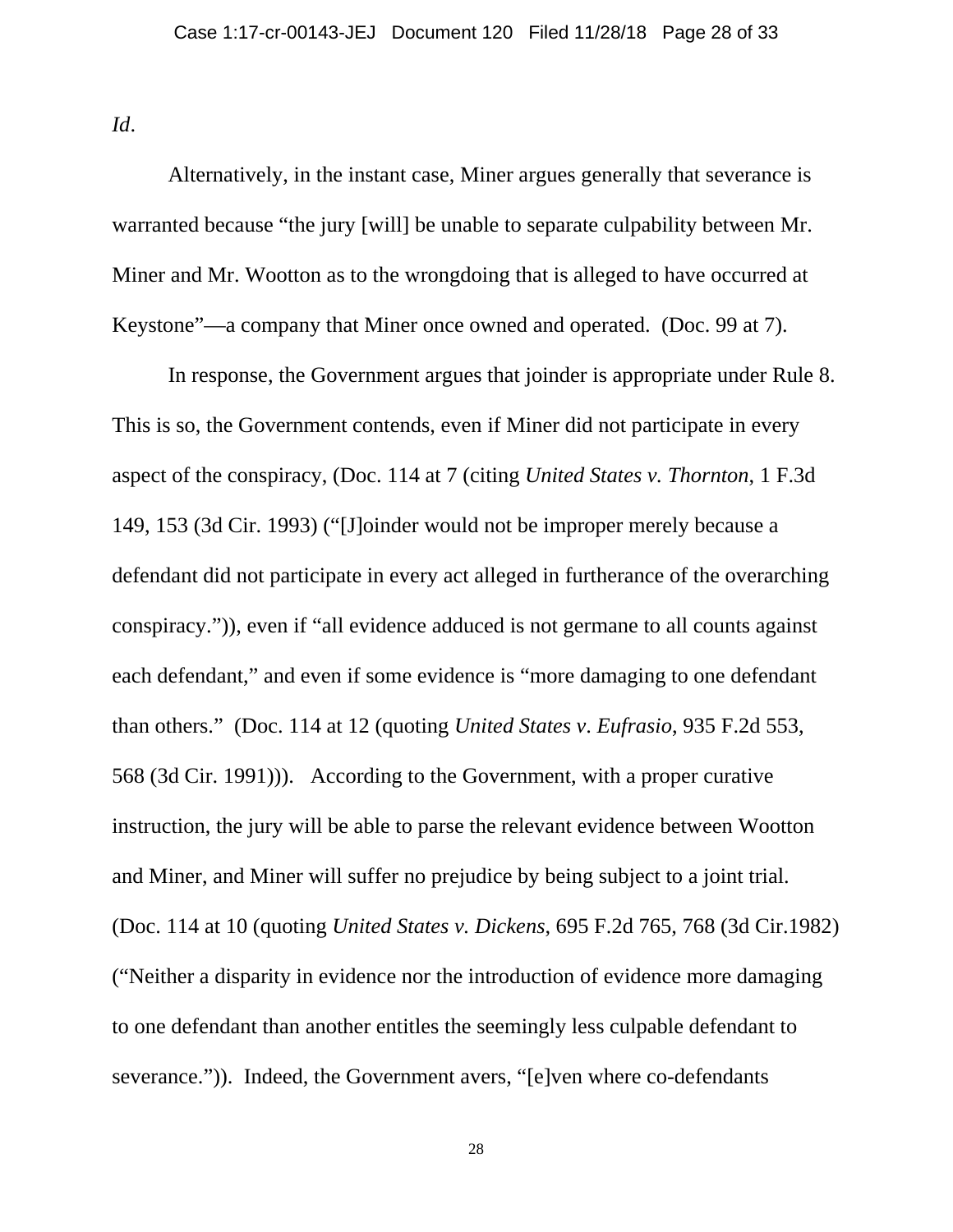#### Case 1:17-cr-00143-JEJ Document 120 Filed 11/28/18 Page 29 of 33

alleging misjoinder are tried with defendants against whom there was evidence of far more heinous and potentially prejudicial crimes, courts have denied severance under Rule 14." (Doc. 114 at 13).

The Government also contests Miner's allegation that his allegedly antagonistic defense warrants severance. According to the Government, the record reveals that, until this point, Wootton's challenges have not sought to shift blame to Miner. Thus, Miner's attempt to sever his trial based upon what he imagines Wootton's defense may be is wholly unsupported and speculative.

Moreover, the Government challenges Miner's reliance upon *Provenzano*, which, in the Government's view, not only fails to support Miner's position but, in fact, cuts against granting him the relief requested. In *Provenzano*, the Third Circuit agreed that severance was not warranted, despite Defendant Colter's proffer of what he considered to be an antagonistic defense. Not only did the *Provenzano* Court fail to see Defendant Colter's alleged defense as meeting the "irreconcilable and mutually exclusive" standard to warrant severance, but the Court understood that the codefendants' placement of blame upon solely Defendant Colter amounted to a legitimate trial defense to conspiracy charges. *See Provenzano*, 688 F.2d 194, 198 ("We are not persuaded, however, that there was a real antagonism in the defense strategies of this case. Rather, they were complementary, for if the jury had been persuaded that Cotler alone received the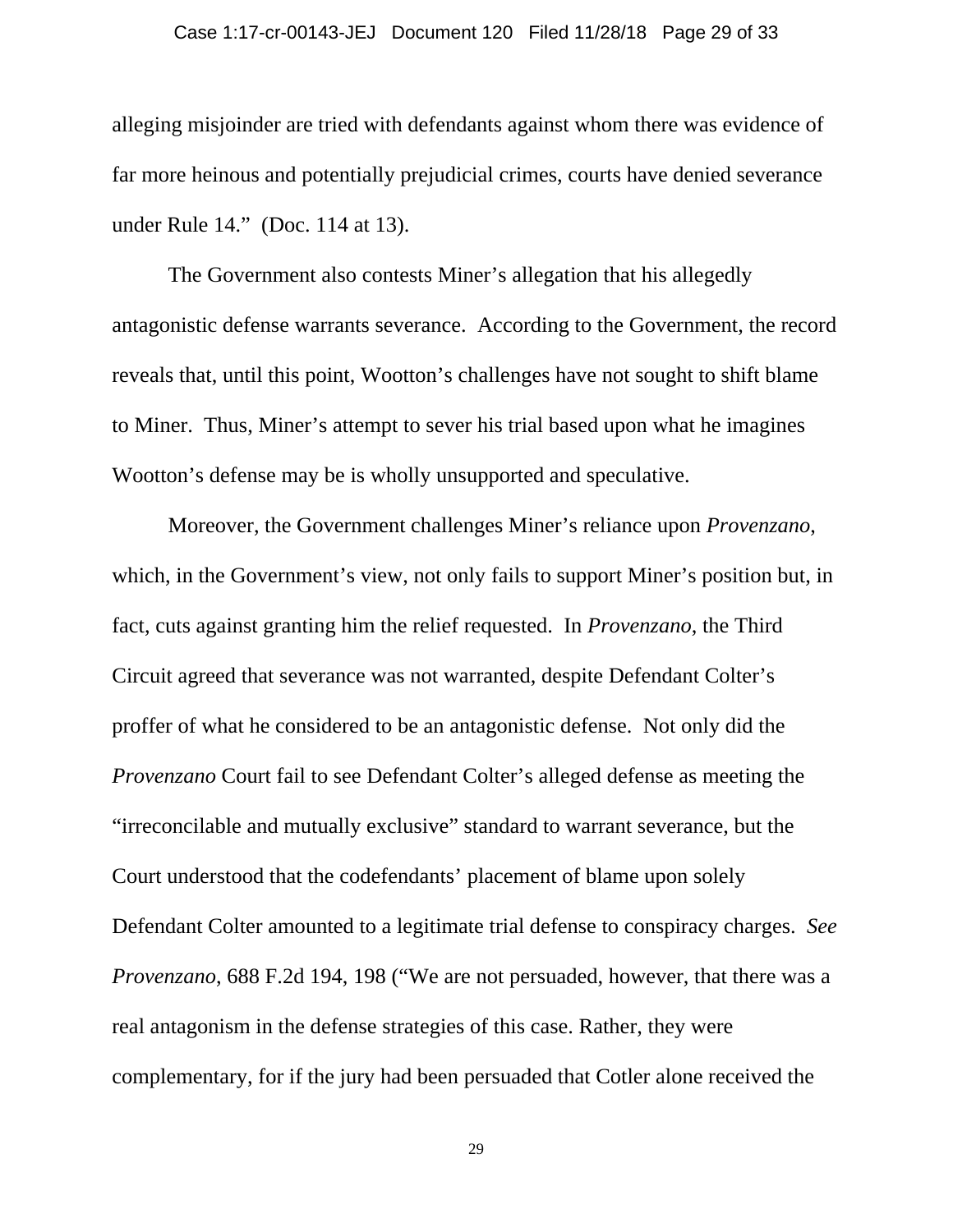payoffs and was unconnected with any of the other defendants, there would have been a failure of proof on the conspiracy and RICO counts."). Thus, the Government argues, *Provenzano* militates against granting severance in this case which, like in *Provenzano*, includes a conspiracy charge. Accordingly, the Government concludes, "[b]ecause the evidence against Miner will be substantially the same, whether he is tried separately, or together with his codefendants, there is no significant prejudice from a joint trial," and because Miner "has failed to 'pinpoint clear and substantial prejudice resulting in an unfair trial' that is needed to justify severance," Miner's motion should be denied. (Doc. 114 at 14–15 (quoting *United States v. McGlory*, 968 F.2d 309, 340 (3d Cir. 1992)). Once more, the Government's argument carries the day.

In this case, Miner has failed to "demonstrate clear and substantial prejudice resulting in a manifestly unfair trial" such that severance of his trial from that of his codefendants is warranted. *Reicherter*, 647 F.2d at 400. First, as noted by the Government, Miner has failed to show that his purported defense is "irreconcilable and mutually exclusive" of Wootton's. Aside from a bald allegation that Wootton will "of course" point the finger at Miner, Miner has failed to identify any support for his presupposition that Wootton will try to inculpate Miner in an effort to exculpate himself.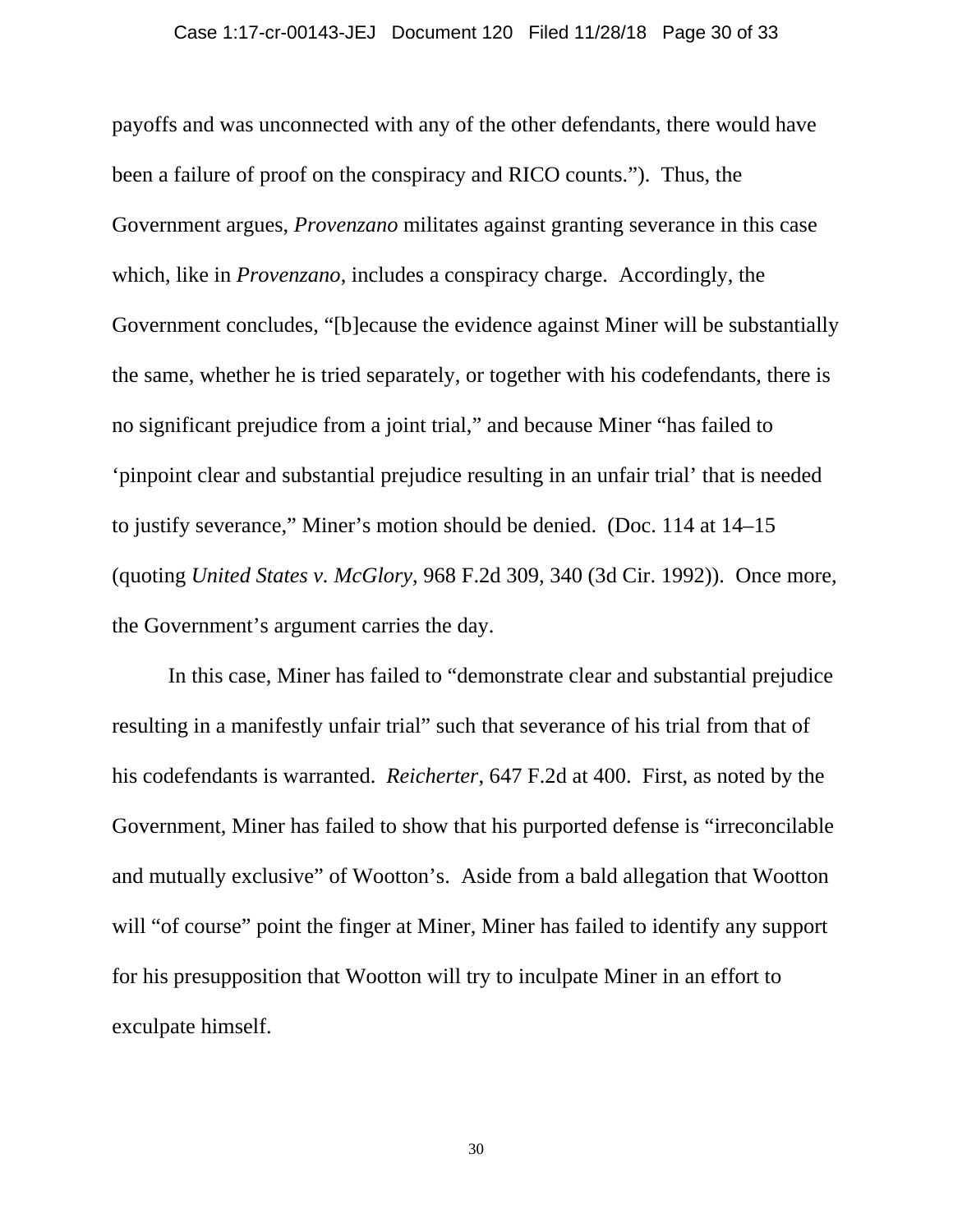Moreover, even if Wootton's defense does point the finger at Miner, Miner has failed to identify why such a defense is necessarily irreconcilable and/or mutually exclusive of Miner's defense. As noted by the *Provenzano* Court, if the jury believes Miner's contention that Wootton tampered with Keystone's equipment in an effort to bankrupt the company and cover up Wootton's embezzlement scheme, such a showing would strike at the heart of the Government's conspiracy claims against Wootton, potentially aiding in his acquittal on that charge. The mere fact that two codefendants point an accusatory finger at each other does not mean that such defenses are irreconcilable and mutually exclusive. *See United States v. Voigt*, 89 F.3d 1050, 1095 (3d Cir.1996) ("[C]ourts have consistently held that finger-pointing and blame-shifting among co-conspirators do not support a finding of mutually antagonistic defenses."). In order to warrant severance based upon irreconcilably antagonistic defenses, a criminal defendant must demonstrate that "acquittal of one co-defendant would necessarily call for the conviction of the other," *id*. at 1094 (quoting *United States v. Tootick*, 952 F.2d 1078, 1081 (9th Cir.1991)), and that, because of these mutually antagonistic defenses, "specific rights were impaired." *United States v. Balter*, 91 F.3d 427, 433 (3d Cir. 1996). In contending that Wootton embezzled funds and tampered with machinery in an effort to cover up his scheme, Miner has not indicated that if the jury so finds, Wootton must necessarily be convicted of the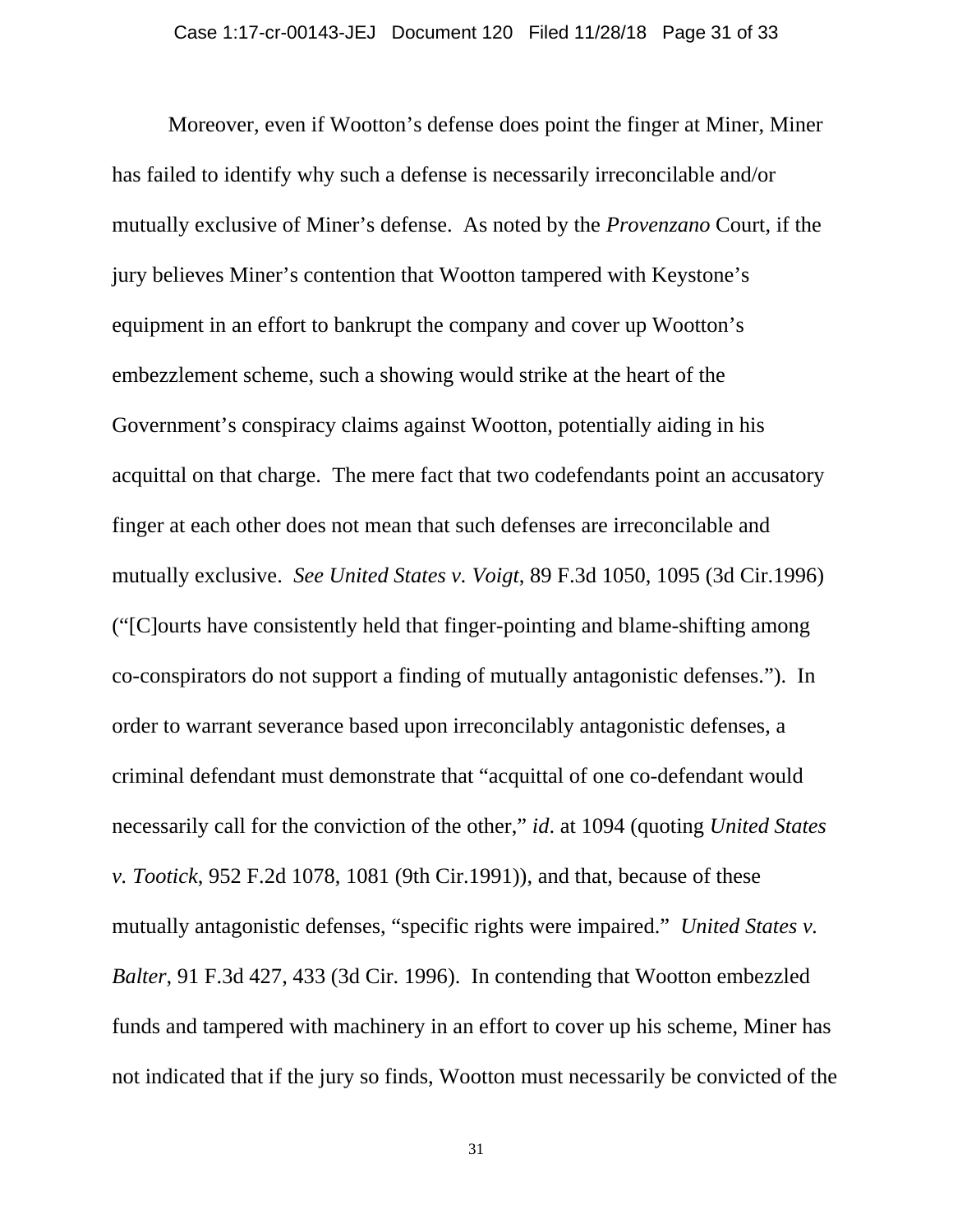crimes charged. Likewise, other than generalized assertions that he will be prejudiced as a result of joinder, Miner has failed to identify a specific trial right that would be so impaired. Thus, Miner has failed to meet his "heavy burden" to demonstrate why his trial should be severed from that of his codefendants, and his motion to sever shall be denied. *See Reicherter*, 647 F.2d at 400.

## **IV. CONCLUSION**

In accordance with the foregoing, all of Defendants' motions to dismiss and to sever shall be denied.

# **NOW, THEREFORE, IT IS HEREBY ORDERED:**

- 1. Defendants' Motion to Dismiss Counts 1, 3–8, and 9 with Incorporated Brief (Doc. 70) is **DENIED.**
- 2. Defendants' Motion to Dismiss Count 9 Failure to Allege Commission of a Crime (Doc. 72) is **DENIED.**
- 3. Defendants' Motion to Dismiss Count 2 Duplicitous (Doc. 73) is **DENIED.**
- 4. Defendants' Motion to Dismiss Count 2 Statute of Limitations (Doc. 74) is **DENIED.**
- 5. Defendant Race Miner's Motion to Dismiss Count 2 (Doc. 93) is **DENIED**.
- 6. Defendant Ben Wootton's Motion for Severance of Charges (Doc. 71) is

# **DENIED**.